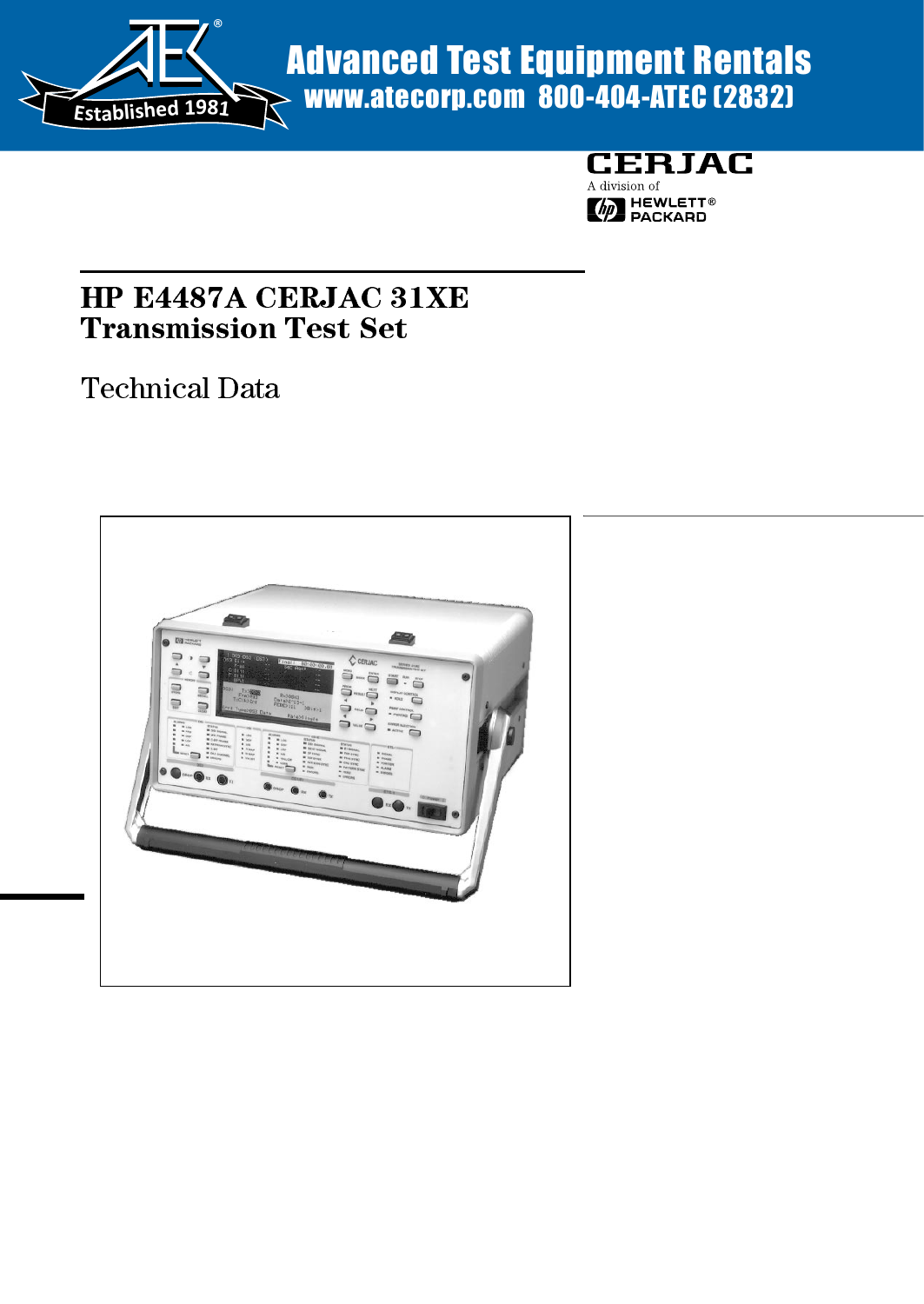# Introduction

### A Comprehensive Solution

The HP E4487A CERJAC 31XE DS3/SONET electrical test set provides comprehensive testing and monitoring for DS3 transmission circuits and equipment. And as modular options are added the 31XE can test DS1, E1, and DS0 transmission rates, as well as SONET STS-1 and VT1.5, including jitter measurement at DS1, E1, DS3, and STS-1.

A single portable test set combines transmitters and receivers, and provides both optical and electrical interfaces. The transmitters and receivers are dynamically configured to drop and insert signals as required by specific applications.

The 31XE is ideally positioned to handle the growing variety of applications in todays networks. Whether installing new SONET and DS3 networks, troubleshooting and maintaining existing facilities, or provisioning new service, the 31XE provides field personnel with a powerful, easy-to-use tool for all their testing requirements.

### Configuration Flexibility

The 31XE is based on a modular hardware and software architecture, so the instrument can be configured to meet each user's requirements.

Hardware and software options can be added to a 31XE base model to create a customized test set that provides a wide range of testing capabilities, including:

- $\bullet$  STS-1
- $\bullet$  VT1.5
- $\bullet$  DS3
- Dual DS3
- $\bullet$  E1
- $\bullet$  DS1
- FT1 (fractional T1)
- $\bullet$  DS0
- ATM Testing
- Jitter Measurement

### Software Upgrades

Upgrades to the operating software for the 31XE will continue to be available in accordance with the needs of the evolving SONET and T-Carrier standards. New versions of the operating software can be downloaded in the field using an RS-232 link from a personal computer.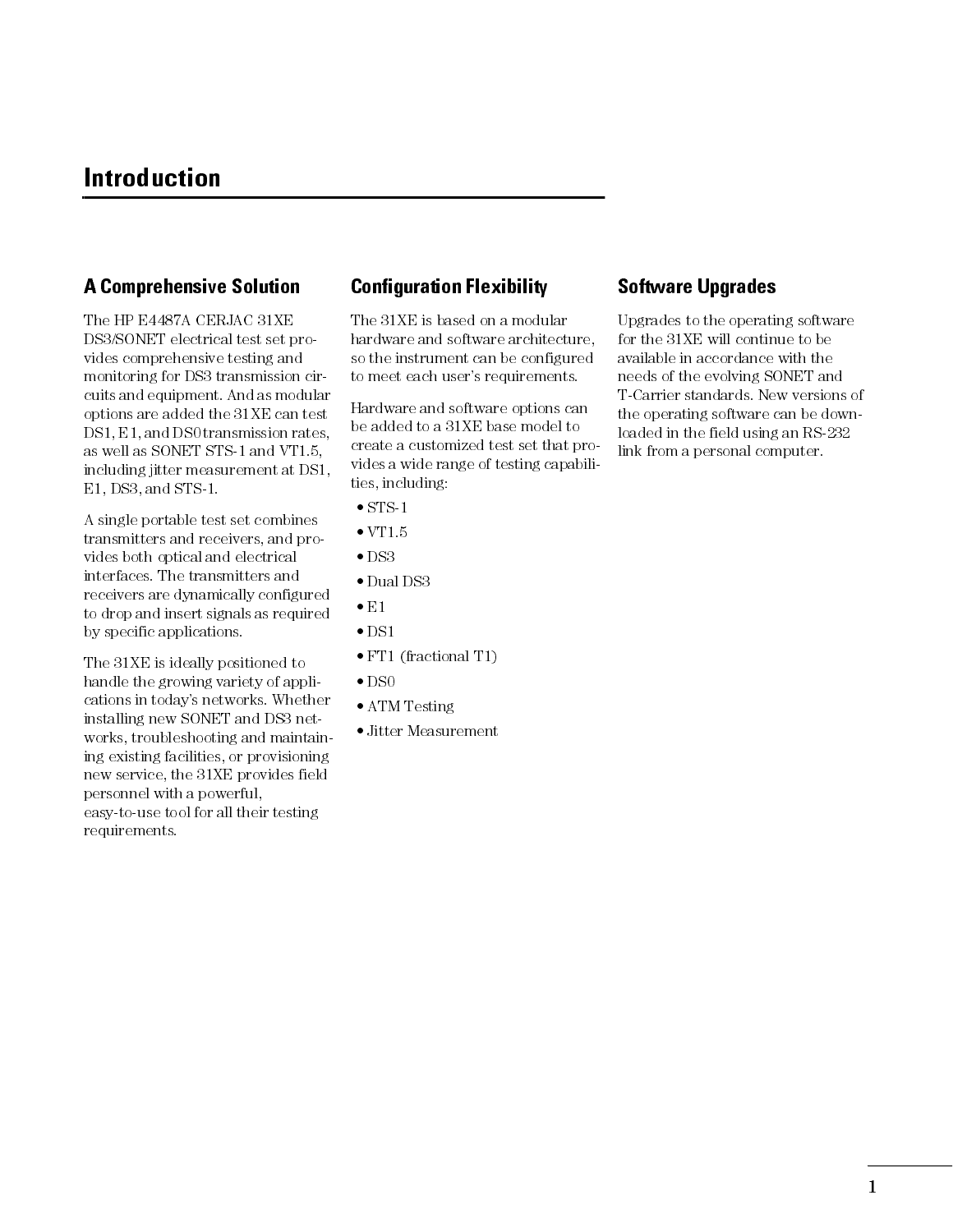# Features

## Operating Modes

The 31XE provides three test modes to meet the needs of test applications such as installation (out-of-service) testing, facility testing (in-service), and channel access (drop and insert) testing.

#### Terminal mode

- Transmitter and receiver are fully independent.
- Different line rates can be set up on the transmit and receive sides to facilitate multiplexer testing and end-to-end, out-of-service testing.

#### Monitor mode

- Pass-through or input-only monitoring for non-intrusive, in-service testing.
- Transmit controls and overhead access are locked out to prevent accidental intrusion on the service.

#### Drop & Insert mode

- Pass-through monitoring with access to individual tributary payloads for monitoring and inserting test patterns and errors.
- Useful for both in-service and out-of-service applications.

### Error Injection

- Many different types of errors available for each signal type.
- Single, continuous rate, or burst injection.
- Injection controlled by front-panel key or rear-panel external signal.

### Automated Test Sequences

Automatic test sequences are available for more efficient testing:

#### Pointer adjustment

• Inserts positive or negative pointer adjustments or new data flag events.

#### DS1 Drop Scan

 Checks each DS1 signal for AIS, frame, and pattern.

#### Signaling Scan

 Displays ABCD signaling bits for each DS0 channel.

### Automatic Configuration

One-key operation bypasses the setup screens and automatically configures the instrument to match the input signal.

### Remote Control

Control of the instrument is available through one of the rear-panel remote interfaces.

#### Remote Front Panel

• Remote operation using a front-panel emulator on a terminal or PC.

#### Modem Control

 For modem applications, a general purpose modem can be used.

#### IEEE-488

 (optional) Provides a computer control interface using SCPI syntax (Standard Commands for Programmable Instruments).

### Software Upgrades

31XE operating software can be upgraded at any time by downloading the new version through the rear-panel remote interface port.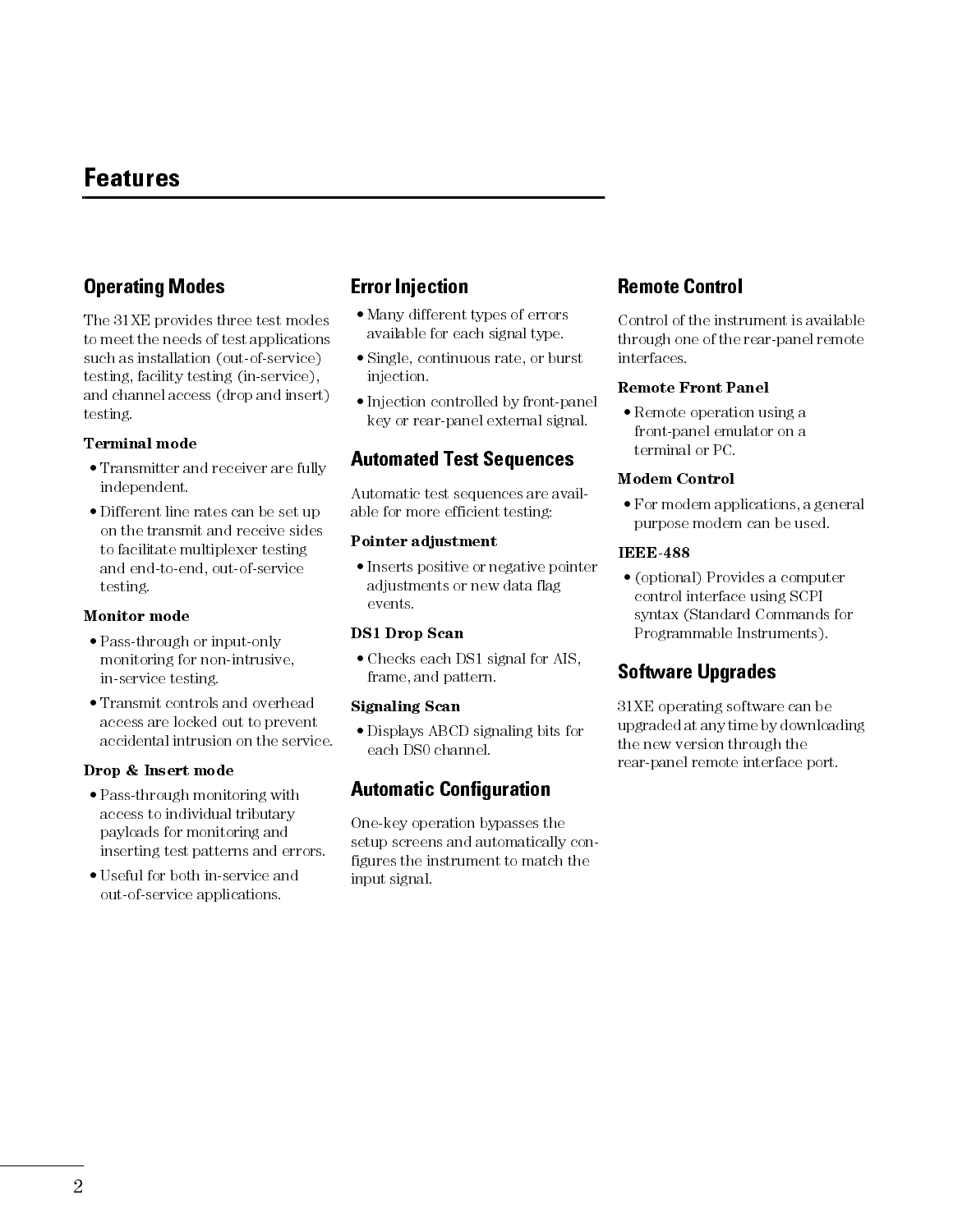# User **Interface**

# LCD Display

- Configuration parameters and measurement results shown simultaneously.
- $\bullet$  12 line  $\times$  40 column alphanumeric LCD.
- Adjustable contrast.

### LED Indicators

- Front-panel LED indicators show signal and test status (green LEDs), errors (yellow LEDs), alarms (red LEDs), and alarm history (yellow LEDs).
- Separate LEDs for SONET STS-1, DS3, DS2, and DS1/E1.

# Speaker

- Audible indication of errors and alarm events.
- VF channel monitoring.
- Adjustable volume.

## Menu-based Operation

- Configuration setups and test results are accessed through menus.
- Menu navigation uses front-panel keys.

# Setup Storage

 Stores as many as 10 test configurations for future recall.

### Results Storage

- Stores as many as 12 complete results summaries for future recall or printing.
- Data storage can be manual or automatic.
- Auto store mode stores results at the occurrence of:
	- -Timed test end
- Error event
- Every 15 minutes
- Every 2 hours

## Event Log

Store as many as 50 user-selectable alarm or error events. The most recent 50 events remain in memory at the end of the test period.

# Test Control

Front-panel keys provide the following test control:

- Start test
- Stop test
- Pause test (temporary test stop)
- Hold test (temporary display freeze)

### Printing

• Printing to local printer using serial port.

### Results Printing

- Printing can be manual or automatic.
- Print queue holds results until a printer is connected or the unit is powered off.
- Auto print mode prints results at the occurrence of:
	- -Timed test end
- Error event
- Every 15 minutes
- Every 2 hours

### Event Log Printing

 Prints user-selectable alarm or error events.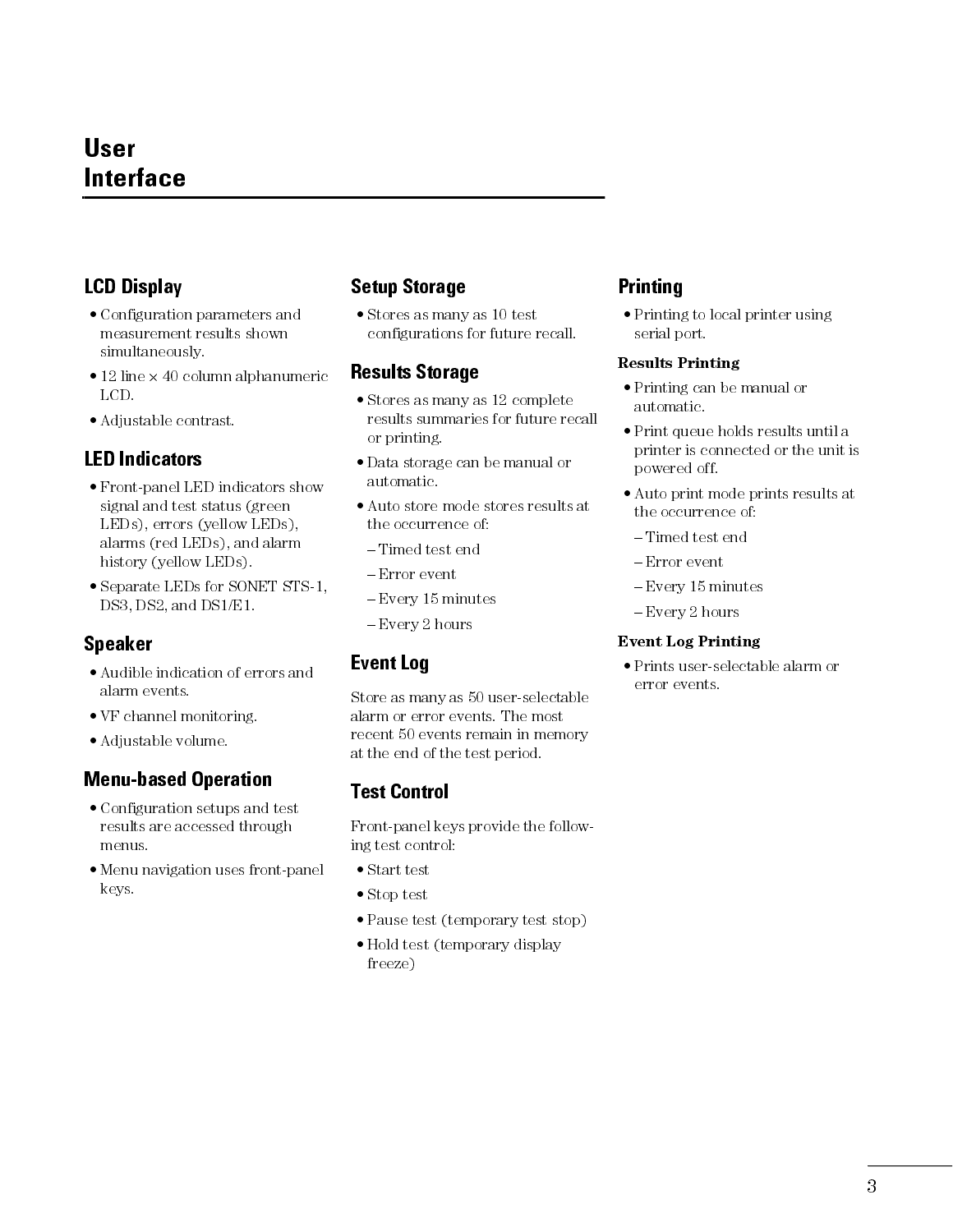# SONET STS-1 Electrical Interfaces

|                  | <b>Transmitter</b> |                                             | <b>Receiver</b> |                                             |
|------------------|--------------------|---------------------------------------------|-----------------|---------------------------------------------|
| Signal           | STSX-1             | Per TR-NWT-000253, Section 4.4.             | STSX-1          | Automatic equalizer                         |
|                  |                    | $0.53$ Vpk $\pm$ 1 2 dB.                    |                 | for 0 to 900 ft of 728 A cable.             |
|                  |                    | $LBO = 450$ ft simulated 728A cable.        |                 |                                             |
|                  | <b>High</b>        | $1.11$ $V$ pk $\pm$ 1.2 d B.                | <b>High</b>     | 1.11 Vpk input signal, nominal.             |
|                  |                    | $LBO = none.$                               |                 |                                             |
|                  | 900                | $0.35$ $V$ pk $\pm 2.0$ dB                  | Mon             | Up to 26 dB flat loss                       |
|                  |                    | LBO = 900 ftsimulated 728A cable.           |                 | relative to nominal STSX-1 level.           |
|                  | Lo w               | $0.206$ Vpk $\pm 2.0$ dB                    |                 |                                             |
|                  |                    | $LBO = Flatloss from High level.$           |                 |                                             |
| <b>Line Code</b> | B3ZS.              |                                             | B3ZS.           |                                             |
| Impedance        |                    | 75 Ohm ±5%; return loss >20 dB.             | 75 0hm ±5%      |                                             |
| <b>Connector</b> |                    | Accepts WECo 440. Optional WECo 358 or BNC. |                 | Accepts WECo 440. Optional WECo 358 or BNC. |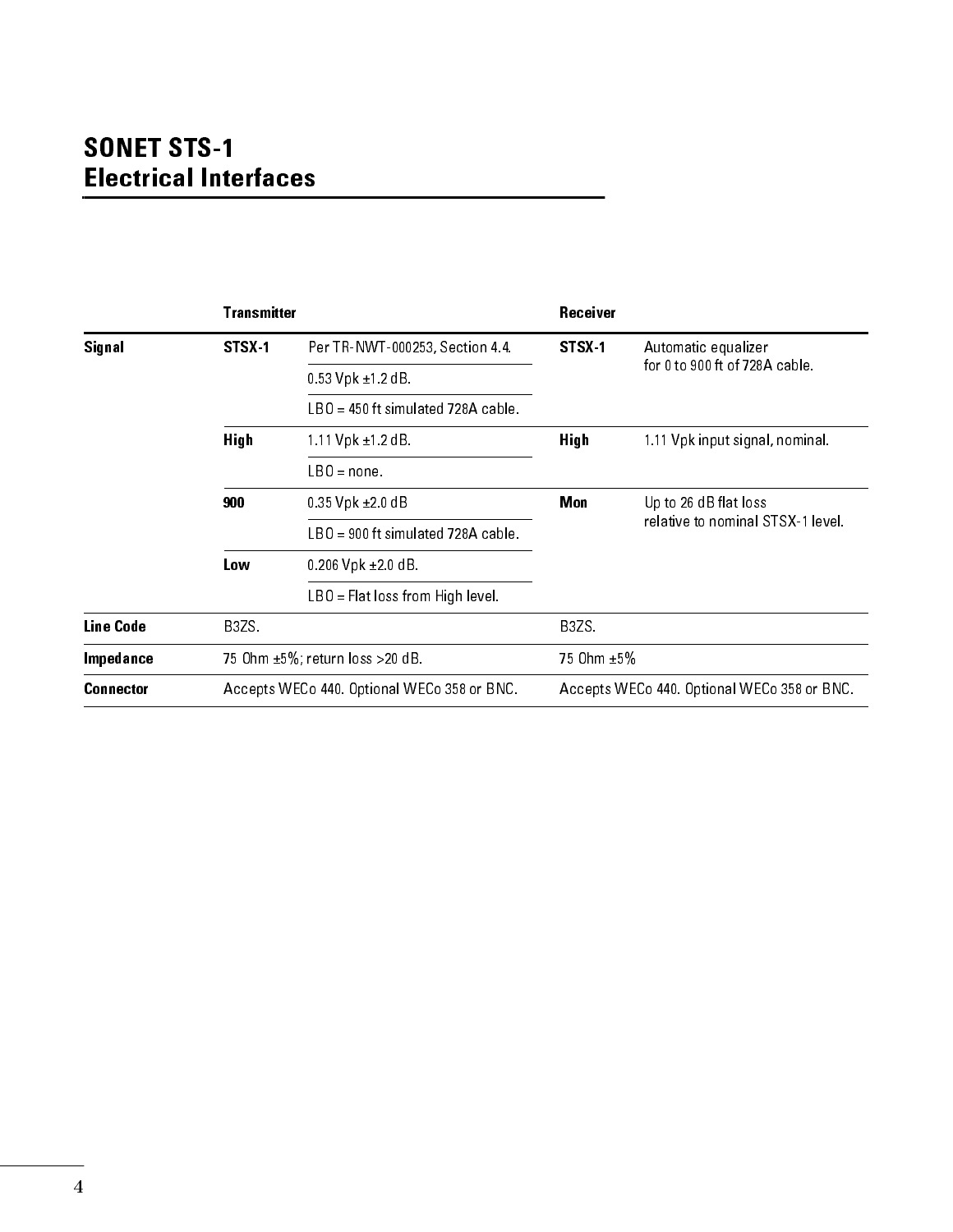STS-1 testing features provide generation and measurement of STS-1 signals.

# STS-1 Timing

#### Internal

• Stratum 3 ( $\pm 4.6$  ppm).

#### Loop

 Recovered clock from SONET receiver.

#### External

- 51.840 MHz clock input.
- BNC connector.
- TTL level.
- 50 Ohm impedance.

#### BITS input

- DSX-1 per ANSI T1X1, CB119, and TR-TSY-000449.
- 1.544 MHz SF framed all-ones signal is expected.
- $\bullet$  3.0 Vpk  $\pm$ 1.0 dB (0 dBdsx) typical.
- WECo 310 connector.
- 100 Ohm impedance.

#### BITS output

- DSX-1 per ANSI T1X1, CB119, and TR-TSY-000449.
- 1.544 MHz SF framed all-ones signal.
- $\bullet$  3.0 Vpk  $\pm$ 1.0 dB (0 dBdsx) typical.
- WECo 310 connector.
- 100 Ohm impedance.

### STS-1 Frame/Payload

#### Frame type

 $\bullet$  A<sub>1</sub>/A<sub>2</sub>.

#### Payload types

- $\bullet$  DS3.
- DS3/DS1.
- DS3/DS1/DS0.
- DS3/ATM.
- $\bullet$  VT1.5/DS1.
- VT1.5/DS1/DS0.

### STS-1 Indicators

LEDs light to indicate presence of their respective conditions.

- STS-1 signal.
- STS-1 frame.
- Valid pointer.
- Alarm condition.
- Error detected.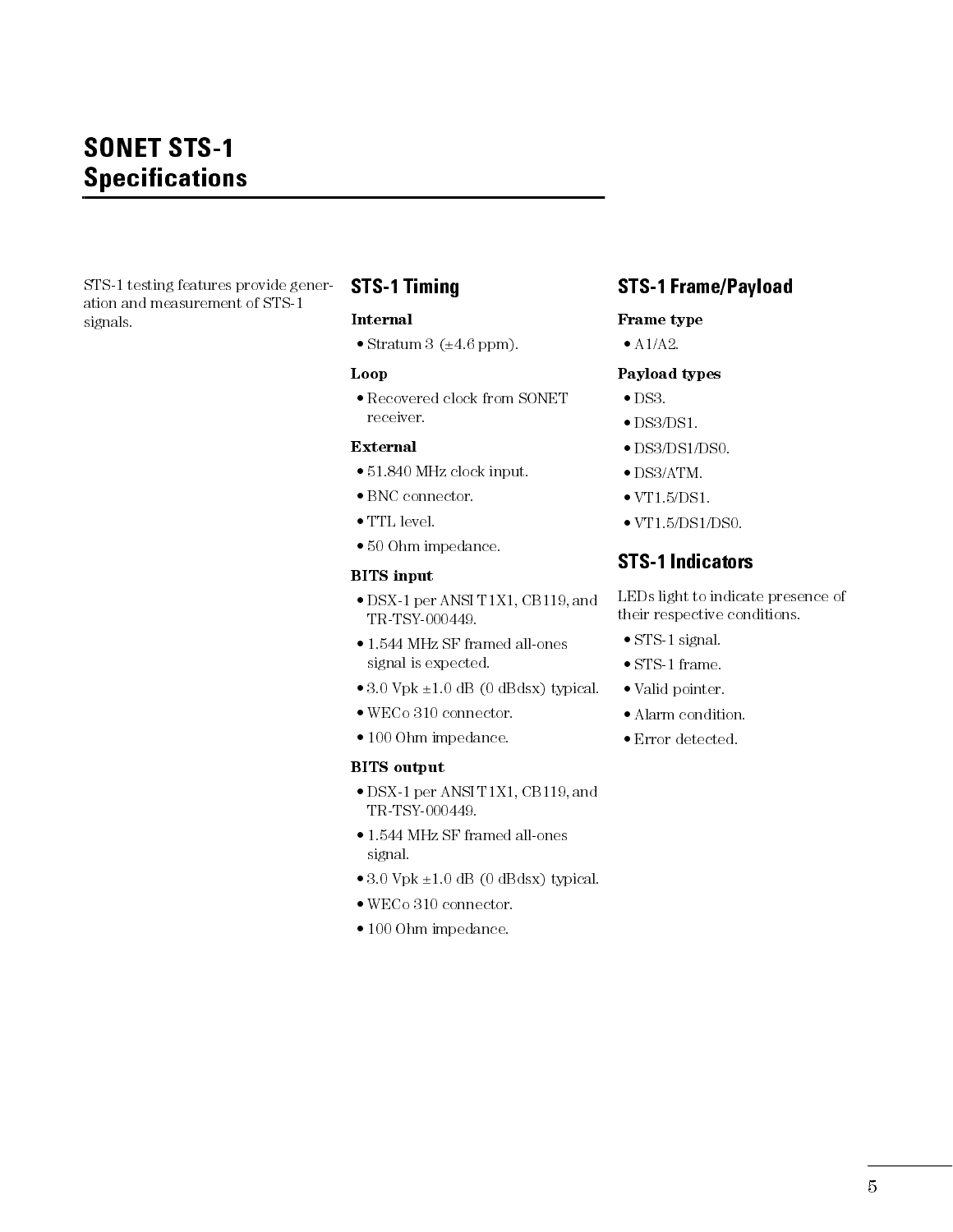# STS-1 Alarm and Error Injection

| <b>Error Type</b>                                                                                         | <b>Description</b>                                                                              | <b>Injection Rates</b>                                           |  |
|-----------------------------------------------------------------------------------------------------------|-------------------------------------------------------------------------------------------------|------------------------------------------------------------------|--|
| Alarm events                                                                                              | Types include: LOS, LOF, LAIS, LFERF, LOPNTR, Simultaneous or individual.<br>PAIS, Path Yellow. |                                                                  |  |
| $A1/A2$ bytes                                                                                             | Inverts entire 16-bit frame word.                                                               | 1, 3, 4, 5, or 23-30 consecutive frames,<br>Continuous, or Burst |  |
| <b>BPV</b>                                                                                                | Causes a bipolar violation.                                                                     | Single, $10^{-2}$ through $10^{-9}$ , Burst.                     |  |
| Section BER                                                                                               | Causes B1, B2, B3, and data errors.                                                             | Single, $10^{-2}$ through $10^{-9}$ , Burst                      |  |
| Line BER                                                                                                  | Causes B2, B3, and data errors.                                                                 | Single, $10^{-2}$ through $10^{-9}$ , Burst                      |  |
| Path BER                                                                                                  | Causes B3 and data errors.                                                                      | Single, $10^{-2}$ through $10^{-9}$ , Burst                      |  |
| B1 byte                                                                                                   | Results in eight B1 BIP errors.                                                                 | Single byte inversion.                                           |  |
| B2 byte                                                                                                   | Results in eight B2 BIP errors.                                                                 | Single byte inversion.                                           |  |
| B3 byte                                                                                                   | Results in eight B3 BIP errors.                                                                 | Single byte inversion.                                           |  |
| H <sub>1</sub> /H <sub>2</sub> bytes<br>Generates an illegal, out-of-range<br>or Burst.<br>pointer value. |                                                                                                 | 1, 7, 8, or 9 consecutive frames; Continuous;                    |  |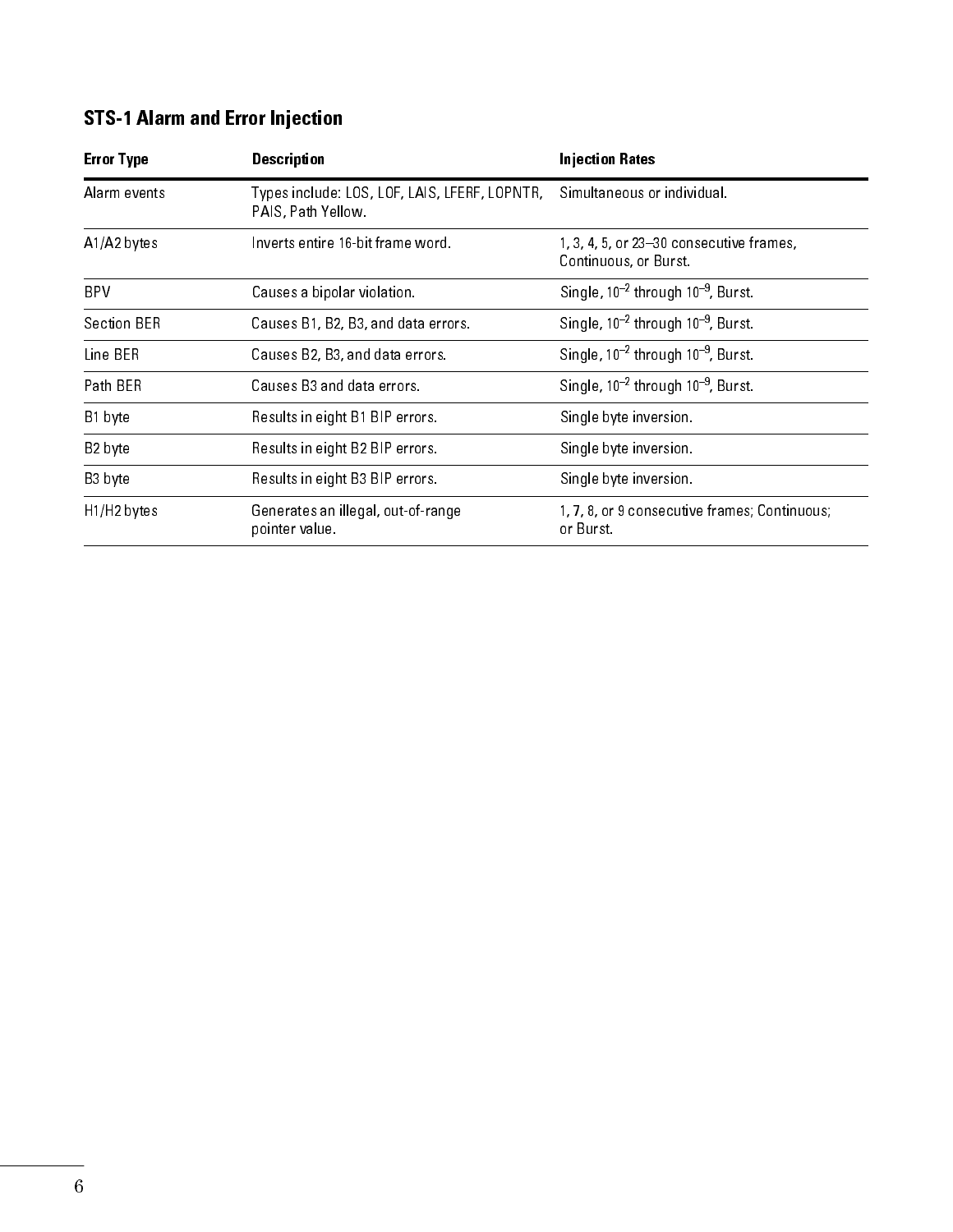# STS-1 Measurements

| <b>Measurement Type</b> | <b>Available Results</b>                                                          |                                                                           |                                                   |  |
|-------------------------|-----------------------------------------------------------------------------------|---------------------------------------------------------------------------|---------------------------------------------------|--|
| Alarm Seconds           | LOS<br>LOF<br>LAIS                                                                | LFERF<br><b>LOCLK</b><br><b>LOPNTR</b>                                    | PAIS<br>Path Yellow                               |  |
| B1, B2, and B3 CV       | Count<br>Second Ago<br>Average BER                                                | Current BER<br><b>Errored Seconds</b><br>SES                              | <b>EFS</b><br>%EFS<br>Path Unavail. Sec (B3 only) |  |
| <b>BPV</b>              | Count<br>Second Ago<br>Average BER                                                | Current BER<br>Line Code Violation Rate<br>Sec (LCVR)                     | <b>Errored Seconds</b><br>EFS<br>%EFS             |  |
| Line FFBF               | Count<br>Average BER<br><b>Current BER</b>                                        | <b>Errored Seconds</b><br>SES<br>EFS                                      | %EFS                                              |  |
| Path FEBE               | Count<br>Second Ago<br>Average BER                                                | <b>Current BER</b><br><b>Errored Seconds</b><br>SES                       | Unavailable Seconds<br><b>EFS</b><br>%EFS         |  |
| Frame (A1/A2 bytes)     | Out of Frame (OOF) Events<br><b>EFS</b>                                           | %EFS<br><b>SEFS</b>                                                       |                                                   |  |
| Electrical Signal       | Frequency                                                                         | dBdsx                                                                     | Vpeak                                             |  |
| Pointer (H1/H2)         | Pointer Justifications<br>Last Justification Direction<br>Loss of Pointer Seconds | Pointer Value (decimal)<br>Justification Seconds<br>New Data Flag Seconds | Pointer EFS<br>Pointer %EFS                       |  |
| APS                     | APS State<br>APS Type                                                             | APS Mode<br>Request & Bridge Channels                                     | State Change Seconds<br><b>Byte Fail Seconds</b>  |  |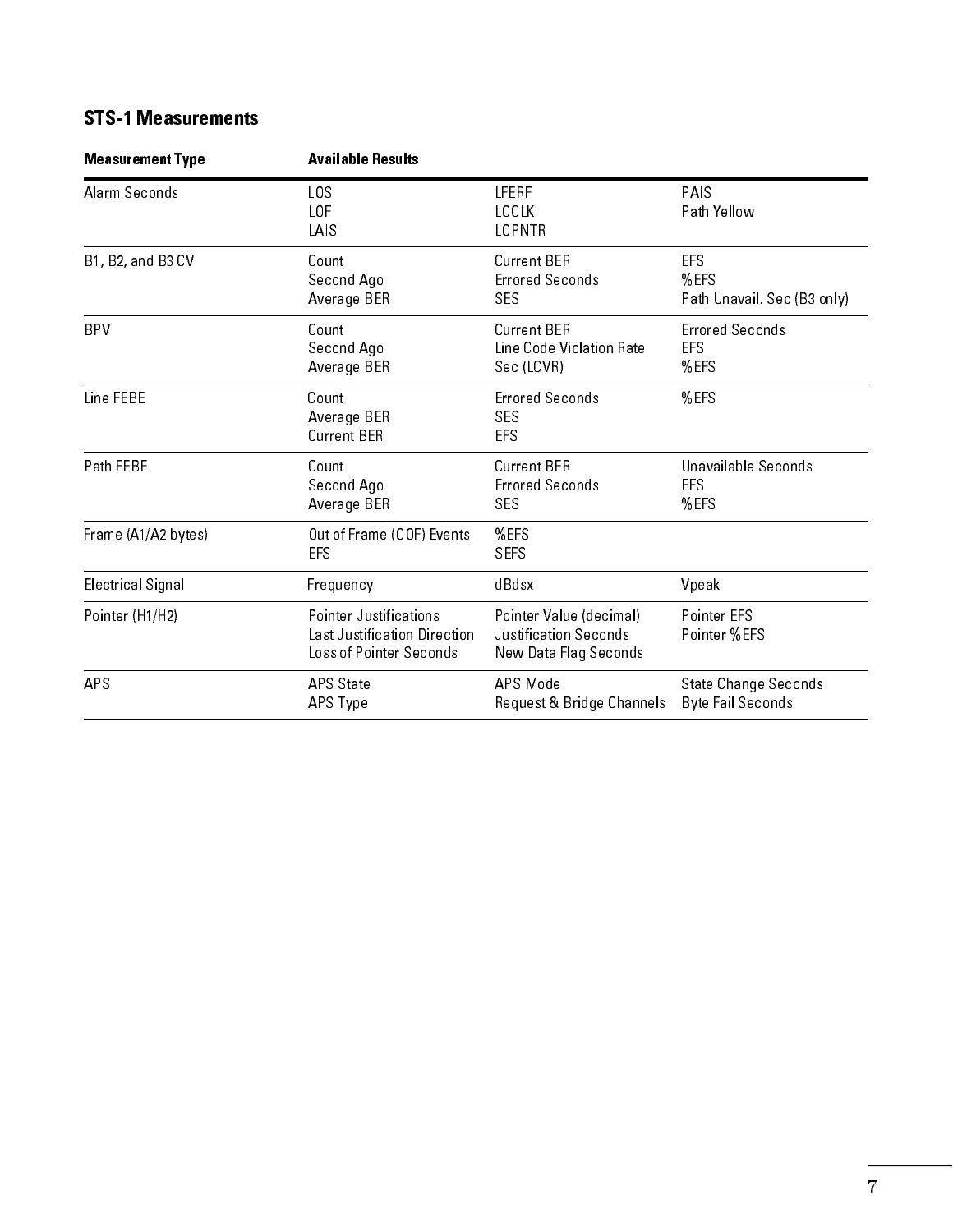# STS-1 Pointer Testing

#### Pointer Control

- Positive or negative adjustments; selectable rate:
- $-Single$
- $-$ Consecutive  $(7, 8, 9)$
- Continuous
- Burst
- Individual New Data Flag events.

#### Pointer Results (H1/H2)

- Pointer Justifications.
- Last Pointer Justification Direction.
- Loss of Pointer Seconds.
- Pointer Value (decimal).
- Pointer Justification Sec.
- New Data Flag Seconds.
- Pointer EFS.
- Pointer %EFS.

# STS-1 APS Testing

#### Transmit

• Select APS (K1/K2) transmit messages in English language.

#### Receive

- Monitor received APS (K1/K2) messages in English language:
- APS State
- APS Type
- APS Mode
- Request Channel and Bridge Channel
- Measure State Change Seconds and Byte Fail Seconds.

## STS-1 Overhead Testing

#### Programmable

- Section E1, F1, D1, D2, D3.
- Line K1, K2, D4 D12, Z1, Z2, Z3.
- Path J1 (64 byte trace, ASCII or Hex), C2, F2, Z3, Z4, Z5.
- DS3 O-bits.

#### Displayed

- Section E1, F1, D1, D2, D3.
- $\bullet$  Line H1, H2, K1, K2, D4-D12, Z1, Z2, E2.
- Path J1 (64 byte trace, ASCII and Hex), C2, G1, F2, H4, Z3-Z5.
- DS3 O-bits.

#### Automatic Generation and Monitoring

- Section A1, A2, B1.
- Line H1, H2, H3, B2.
- Path B3.

#### DCC Channels

Section and Line DCC channels dropped and inserted through rear-panel RS-422 connector, passed through from Rx to Tx, or set to user-programmed values.

#### F1 User Channel

F1 Section User Channel dropped and inserted through rear-panel RS-232 connector, or set to user-programmed values.

#### Order Wires

E1 Section Orderwire and E2 Line Orderwire dropped and inserted from rear-panel RS-232 connector, or dropped and inserted through rear-panel 600 Ohm handset interface, or set to user-programmed values.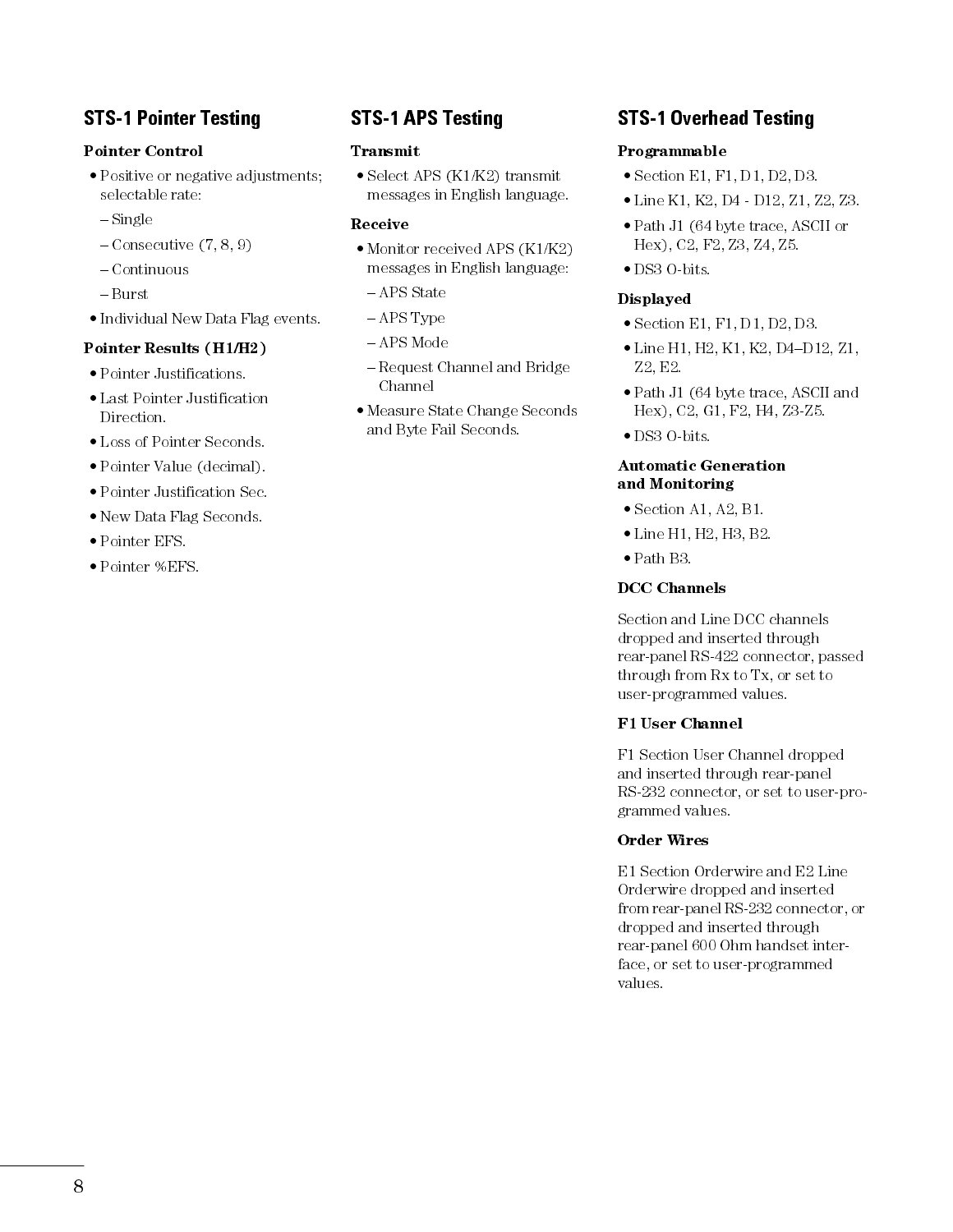# VT1.5 **Specifications**

The VT1.5 Testing Option provides external or internal DS1 insert and drop from the STS-1 signal.

## Payload

- External DS1.
- Internal DS1.
- $\bullet$  DS1/DS0.

### Alarm Insertion

#### Type

- VT PAIS.
- VT LOPNTR.
- VT Path Yellow.

## Error Injection

### VT CV

Error to data after BIP calculation:

- Single.
- $10^{-2}$  through  $10^{-9}$ .
- Burst.

#### Pointer errors

- $\bullet$  Consecutive pointers  $(1, 7, 8, 9)$ .
- Continuous.
- Burst.

### **Measurements**

#### Alarm Seconds

- VT PAIS.
- VT LOPNTR.
- VT Path Yellow.

#### Errors

- $\bullet$  VT CV (BIP-2).
- VT FEBE.

#### Parameters

- Total.
- Avg. Ratio.
- Current Ratio.
- Error Sec.
- Error Free Sec.
- Severe ES.

#### VT1.5 Pointer

- Pointer Value.
- Adjustment seconds.
- EFS.
- $\bullet$  % EFS.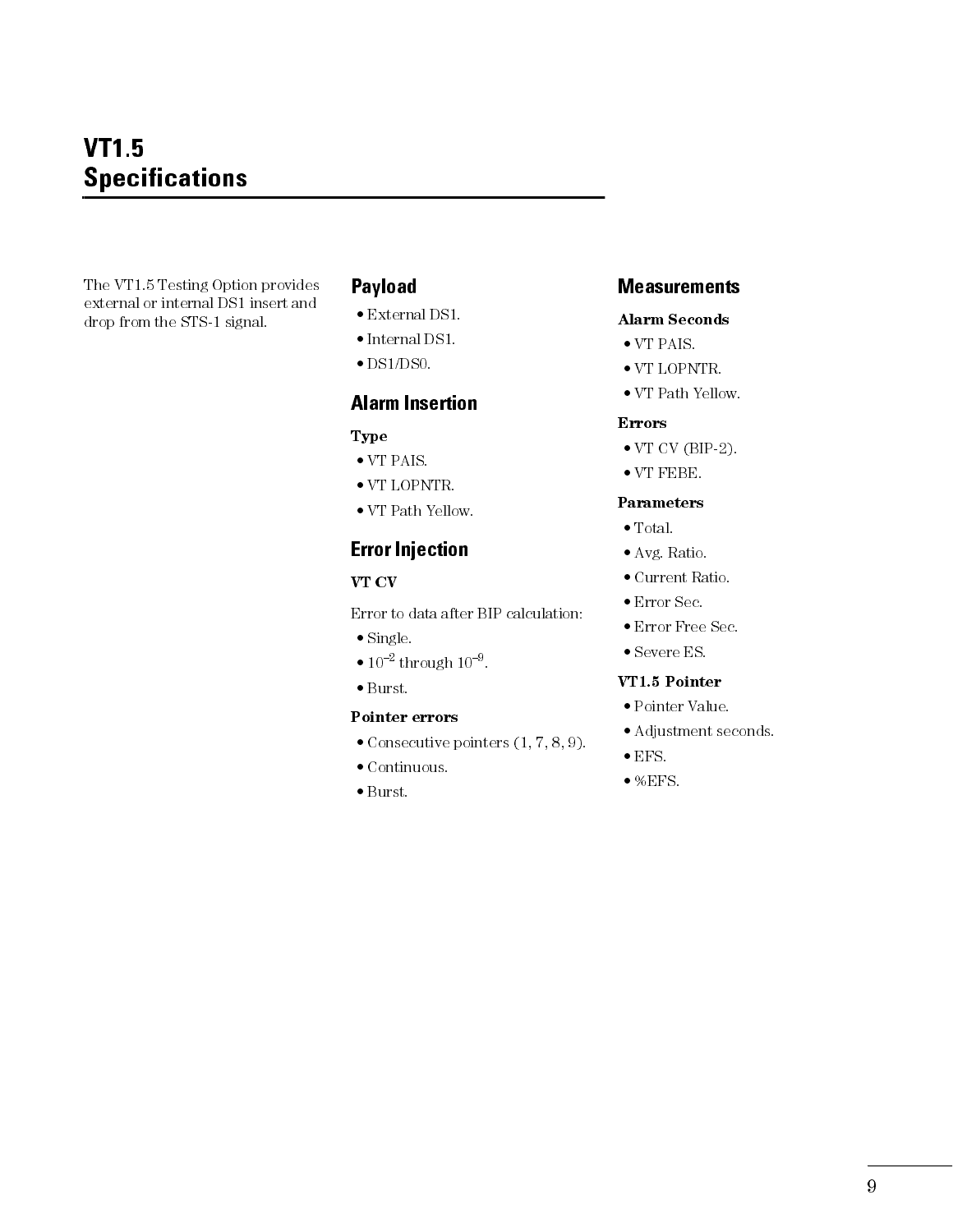# DS3 Specifications

(including DS2 testing and optional Dual DS3 testing)

DS3 test capability includes generating and monitoring DS3 signals. A full range of measurements is provided. FEAC and C-bit control and monitoring are also available.

### Internal 44.736 MHz ±20 ppm.

Dual DS3 testing options are available that provide either a second DS3 receiver, or a second complete DS3 transmitter and receiver for full-duplex DS3 testing.

### Loop

Receiver recovered timing.

DS3 Timing Source

#### External

 TTL levels, 50 Ohm, BNC connector.

#### Modes

- Terminal.
- Monitor.
- Through.
- DS1 Drop & Insert.

### Bit Error Output

Provides a single pulse output for each DS3 error detected.

TTL, 50 Ohm, BNC connector.

|                    | <b>Transmitter</b>                 |                                               |       | Receiver                                              |       | Drop output                                    |  |
|--------------------|------------------------------------|-----------------------------------------------|-------|-------------------------------------------------------|-------|------------------------------------------------|--|
| Signal             | DSX <sub>3</sub>                   | Per CB119, ANSI T1X1,<br>and TR-TSY-000499.   | DSX-3 | Automatic equalizer for<br>0 to 900 ft of 728A cable. | DSX 3 | Per TR-TSY-000499                              |  |
|                    |                                    | $0.48$ Vpk $\pm$ 1 2 dB.                      |       | 44.736 MHz ±300 ppm.                                  |       | $0.48$ Vpk $\pm 1.2$ dB                        |  |
|                    |                                    | $L$ B $0 = 450$ ft simulated<br>728A cable.   |       | Jitter tolerance per<br>Bellcore TR-TSY-000009.       |       | $LBO = 450$ ft simulated<br>728A cable.        |  |
| <b>High</b><br>900 |                                    | $0.91$ Vpk $\pm 1.2$ dB.                      | High  | 0.91 Vpk input signal,                                |       |                                                |  |
|                    |                                    | $LBO = none.$                                 |       | nominal.                                              |       |                                                |  |
|                    |                                    | $0.33$ Vpk $\pm 2.0$ dB                       | Mon   | Up to 26 dB flat loss                                 |       |                                                |  |
|                    |                                    | $LBO = 900$ ft simulated<br>728A cable        |       | relative to nominal<br>DSX-1 level.                   |       |                                                |  |
|                    | Low                                | $0.186$ Vpk $\pm 2.0$ dB                      | Low   | 0.186 Vpk input signal,<br>nominal.                   |       |                                                |  |
|                    |                                    | $IB0 = Flat loss from$<br>High level.         |       |                                                       |       |                                                |  |
| <b>Line Code</b>   | B3ZS.                              |                                               | B3ZS  |                                                       | B3ZS  |                                                |  |
| Impedance          | 75 Ohm ±5%;<br>return loss >20 dB. |                                               |       | 75 0hm ±5%                                            |       | 75 0hm ±5%;<br>return loss >20 dB.             |  |
| <b>Connector</b>   |                                    | Accepts WECo 440<br>Optional WECo 358 or BNC. |       | Accepts WECo 440.<br>Optional WECo 358 or BNC.        |       | Accepts WECo 440.<br>Optional WECo 358 or BNC. |  |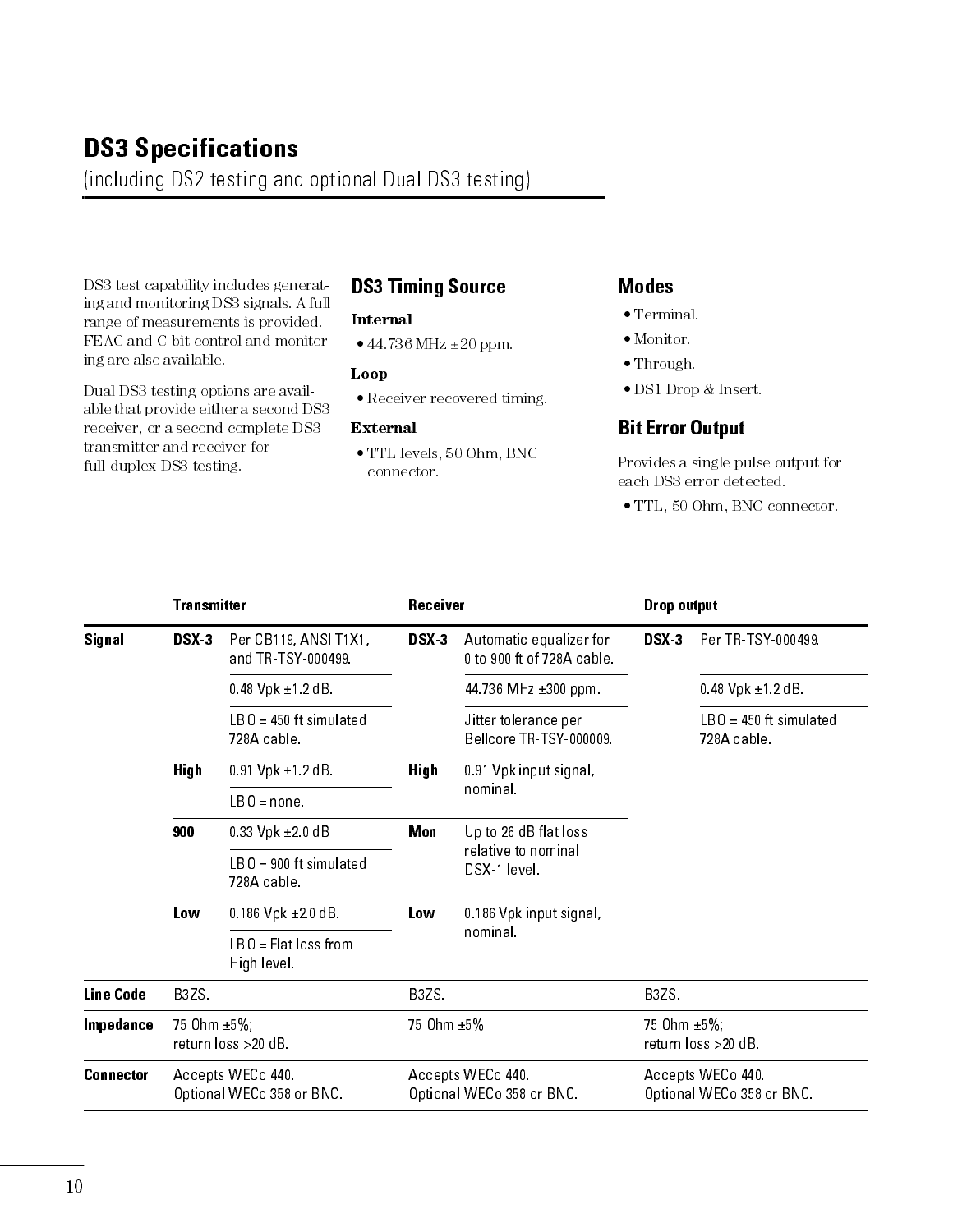# DS3 Frame/Data

### Frame type

- Auto.
- $\bullet$  M13.
- C-Bit Parity.
- Unframed.

### Patterns

- Auto.
- PRBSs:  $2^{15}$ -1,  $2^{20}$ -1,  $2^{23}$ -1.
- Inverted PRBSs (see above).
- All ones.
- AIS.
- Idle.
- 8-bit programmable.
- External data.
- Passthru.
- Loop.

# DS2 Indicators

LEDs light to indicate presence of their respective conditions.

- Loss of signal.
- Out of frame.
- Alarm indication signal.
- T1 mapping.
- E1 mapping.
- X/A bit status.

# Control and Monitor of DS3 C-Bits

The following C-bits can be individually set and monitored (some bits may also be affected by FEAC or data link operations):

- C2 in row 1 (Nr; reserved for future network use).
- FEAC channel bits (C3 bit, row 1).
- C1, C2, and C3 in row 2.
- $\bullet$  FEBE bits (C1, C2, & C3 of row 4).
- PMDL bits  $(C1, C2, \& C3$  of row 5).
- C1, C2, and C3 of both row 6 and row 7.

# DS3 C-Bit Data Link Access

An external connector provides drop and insert of three C-bit data links.

### Path Maintenance Data Link (PMDL) Drop & Insert

 The three C-Bits in row 5 of the DS3 M-frame form the 28.2 kbs PMDL.

### 84.6 kbs Data Link

 Formed by the nine C-Bits in rows 2, 6, and 7.

### 56.4 kbs Data Link

 Formed by the six C-bits in rows 6 and 7.

# DS3 FEAC

### FEAC Transmit

- Alarm/Status Codewords
	- Codewords per ANSI T1.107a.
	- NIU codewords as reserved per ANSI T1.404.
	- User-programmable codeword (the six bits bracketed by zeros within the codeword are programmable).
	- The Alarm/Status codes and the user defined codeword can be injected continuously, or for a burst duration of 3 to 15 codewords.
- FEAC loop code sequences
	- $-$ The sequences transmit  $n$ repetitions of the "Line" Loopback Activate" or "Line Loopback Deactivate" message followed by  $n$  repetitions of the user-selected Line Identifier.
	- $-$ Where  $n = 3$  to 15.

### FEAC Detect

The received FEAC channel is monitored for:

- ANSI T1.107a alarm/status codewords
- User defined codeword
- Loop activate/deactivate sequences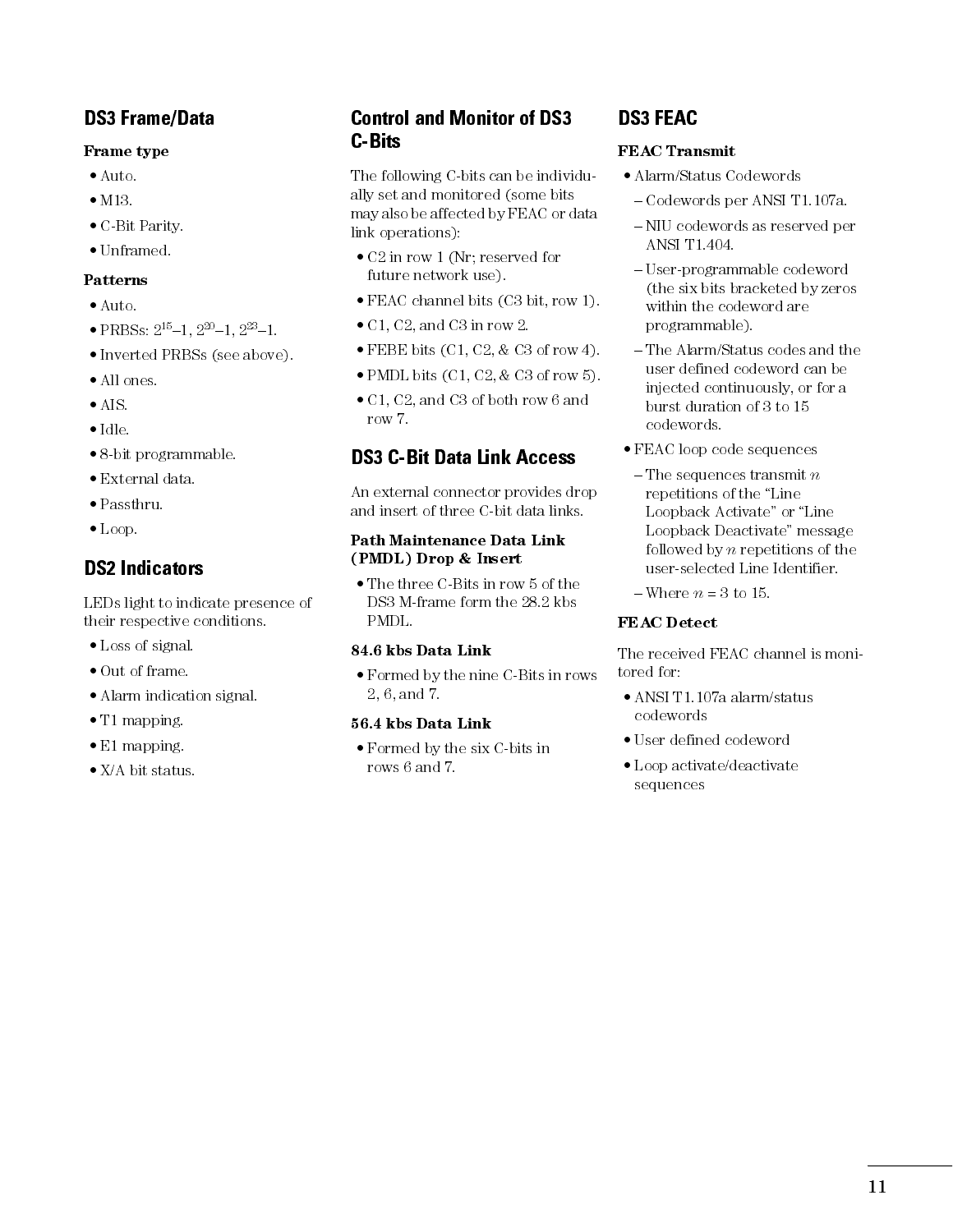# DS3 Error Injection

| <b>Error Type</b>                      | <b>Description</b>                                                  | <b>Injection Rates</b>                       |  |  |
|----------------------------------------|---------------------------------------------------------------------|----------------------------------------------|--|--|
| Frame                                  | Framing errors.                                                     | Single, $10^{-2}$ through $10^{-9}$ , Burst. |  |  |
| <b>BPV</b>                             | Single, $10^{-2}$ through $10^{-9}$ , Burst.<br>Bipolar violations. |                                              |  |  |
| DS3 Data<br>Bit errors in payload only |                                                                     | Single, $10^{-2}$ through $10^{-9}$ , Burst. |  |  |
| DS3 Data, Parity                       | Payload parity errors.                                              | Single, $10^{-2}$ through $10^{-9}$ , Burst  |  |  |
| C1, C2, C3, All                        | Available for both DS3 and DS2 signals.                             | Single, $10^{-2}$ through $10^{-9}$ , Burst. |  |  |
| X Bit                                  | Set either or both X1 and X2 to 0 or 1.                             | Continuous                                   |  |  |
| <b>FEBE</b>                            | C41, C42, C43 can be set from 000 through 111.                      | Continuous.                                  |  |  |

### DS3 Indicators

LEDs light to indicate presence of their respective conditions (history LEDs light to indicate past occurrence).

| Status (green) | Error (yellow)                | Alarm (red)           | History (yellow)      |
|----------------|-------------------------------|-----------------------|-----------------------|
| Signal         | DS3 bit errors                | Loss Of Signal        | Loss Of Signal        |
| M13/C-BitFrame | P-bit or CP-bit parity errors | Frame Format Mismatch | Frame Format Mismatch |
| Pattern Sync   | DS3 framing errors            | Out Of Frame          | Out Of Frame          |
| X Bit          | <b>Bipolar Violations</b>     | Loss Of Pattern       | Loss Of Pattern       |
| Idle Channel   |                               | AIS                   | AIS.                  |

### **Measurements**

For Dual DS3, split screens show DS3 A and DS3 B measurements simultaneously.

| <b>Measurement Type</b>                        | <b>Available Results</b>                                        |                                                            |                                                                                                                             |
|------------------------------------------------|-----------------------------------------------------------------|------------------------------------------------------------|-----------------------------------------------------------------------------------------------------------------------------|
| Alarm Seconds                                  | Loss Of Signal<br>Frame Format Mismatch                         | Out Of Frame<br>Loss Of Pattern                            | AIS.<br>Line Code Violation Alarm                                                                                           |
| <b>Bit Errors</b>                              | Total<br>Seconds Ago<br>Avg Ratio<br>Current Ratio<br>Error Sec | Severely ES<br>Sync ES<br>EFS<br>%EFS<br>Available Seconds | Unavailable Seconds<br>Degraded Minutes<br>Threshold ES $(10^{-3}$ to $10^{-6})$<br>Dribble<br>CSES-3 (LOS, LOF, LOP reset) |
| <b>BPV</b>                                     | Total<br>Seconds Ago<br>Avg Ratio                               | Current Ratio<br>LCVR Sec<br>Error Sec                     | EFS.<br>%EFS                                                                                                                |
| Signal                                         | Frequency                                                       | dBdsx                                                      | Volts Peak                                                                                                                  |
| <b>FFCV</b><br>(Frame Format Coding Violation) | Near-end/Far-end count<br>Near-end/Far-end ES A                 | Near-end/Far-end ES B<br>Near-end/Far-end ES C             |                                                                                                                             |
| LCVA                                           | Line Code Violation Alarm                                       |                                                            |                                                                                                                             |
| DS2 Alarms                                     | LOS<br>00F                                                      | AIS<br>$X$ Bit                                             |                                                                                                                             |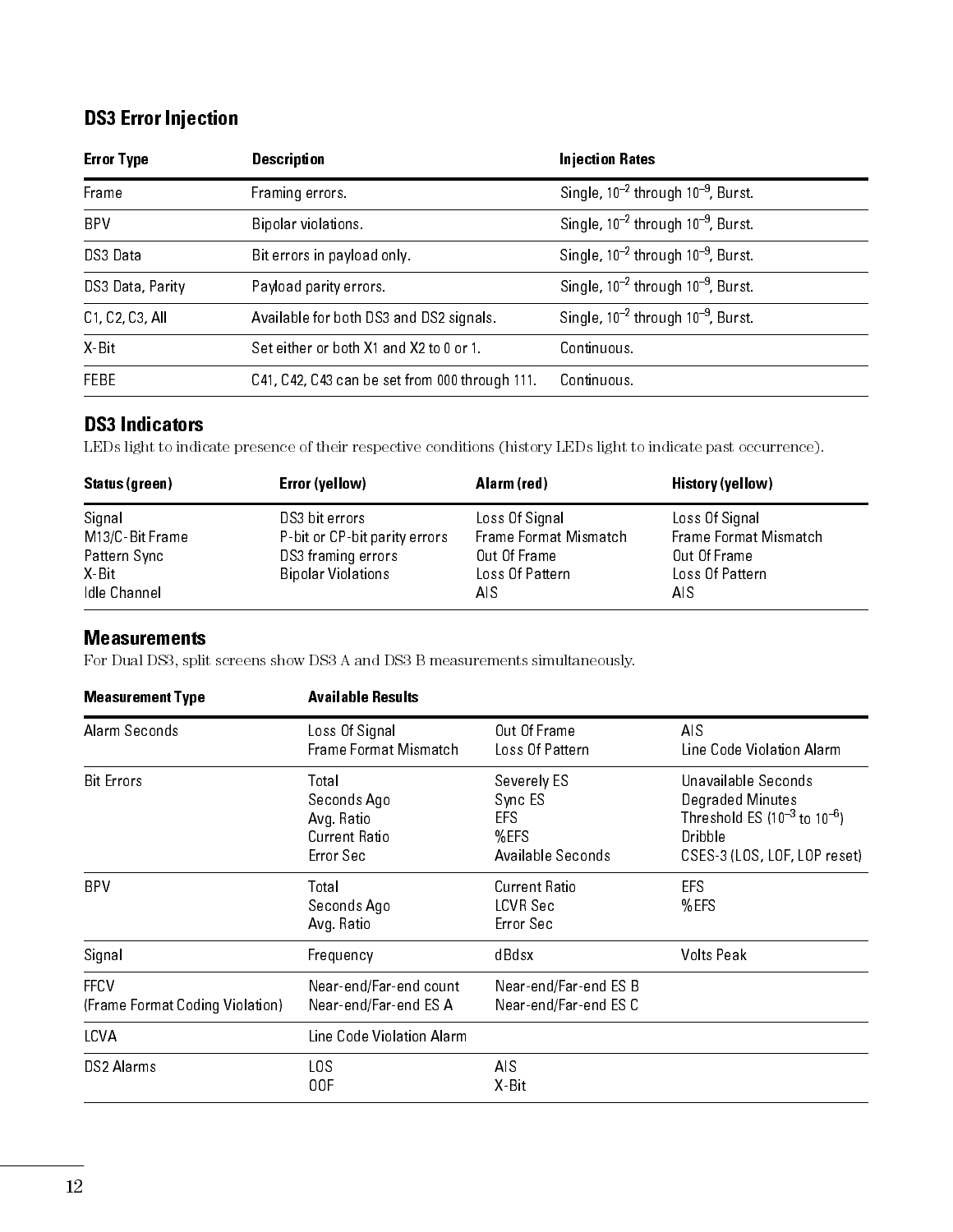# DS1 Specifications

(including DS0 testing and optional Fractional T1 testing)

# DS1 Timing Source

#### Internal

• 1.544 MHz ± 20 ppm.

### Loop timing

Receiver recovered timing.

### External BNC

 TTL levels, 50 Ohm, BNC connector.

### Modes

- Terminal.
- Monitor.
- Through.
- DS0 Drop & Insert.

### DS1 Slips Reference

- DSX-1, per TR-TSY-000499.
- 3.0 Vpk input level, typical.
- WECo 310 connector.

|                  | <b>Transmitter</b> |                                                   | Receiver     |                                                                                       | Drop output  |                                            |
|------------------|--------------------|---------------------------------------------------|--------------|---------------------------------------------------------------------------------------|--------------|--------------------------------------------|
| Signal           | DSX <sub>1</sub>   | Per CB119, ANSI T1X1,<br>and TR-TSY-000499.       | DSX-1        | Per CB119, ANSI t1X1,<br>and TR-TSY-000499.                                           | DSX-1        | Per ANSI T1X1 and<br>TR-TSY-000499         |
|                  |                    | $3.0$ Vpk $\pm 1.0$ dB (0 dBdsx).                 |              | $3.0$ Vpk $\pm 1.0$ dB (0 dBdsx).                                                     |              | $3.0$ Vpk $\pm 1.0$ dB (0 dBdsx).          |
|                  |                    | Supports Simplex<br>power.                        |              | 1.544 MHz $\pm$ 1000 ppm.                                                             |              |                                            |
|                  |                    | $LB0 = -7.5, -15.0,$ or<br>$-22.0$ dBdsx.         |              | Sensitivity = 26 $dB$<br>below 0 dBdsx.                                               |              |                                            |
|                  |                    |                                                   |              | Jitter tolerance per<br>Bellcore TR-TSY-000009                                        |              |                                            |
|                  |                    |                                                   | ALBO         | Automatic LBO equal-<br>ized for 400 to 4000 ft of<br>22 AWG pulp insulated<br>cable. |              |                                            |
|                  |                    |                                                   | Mon          | 10 to 25 dB flat loss<br>relative 0 dBdsx.                                            |              |                                            |
| <b>Line Code</b> | AMI or B8ZS.       |                                                   | AMI or B8ZS. |                                                                                       | AMI or B8ZS. |                                            |
| Impedance        |                    | 100 Ohm $\pm 5%$ balanced;<br>return loss >20 dB. | Term         | 100 Ohms ±5%, return<br>$loss > 20 dB$ .                                              | 75 0hm ±5%;  | return loss >20 dB.                        |
|                  |                    |                                                   |              | <b>Bridge</b> $>1000$ Ohms.                                                           |              |                                            |
| <b>Connector</b> |                    | Accepts WECo 310 plug.<br>Optional Bantam.        |              | Accepts WECo 310 plug.<br>Optional Bantam.                                            |              | Accepts WECo 310 plug.<br>Optional Bantam. |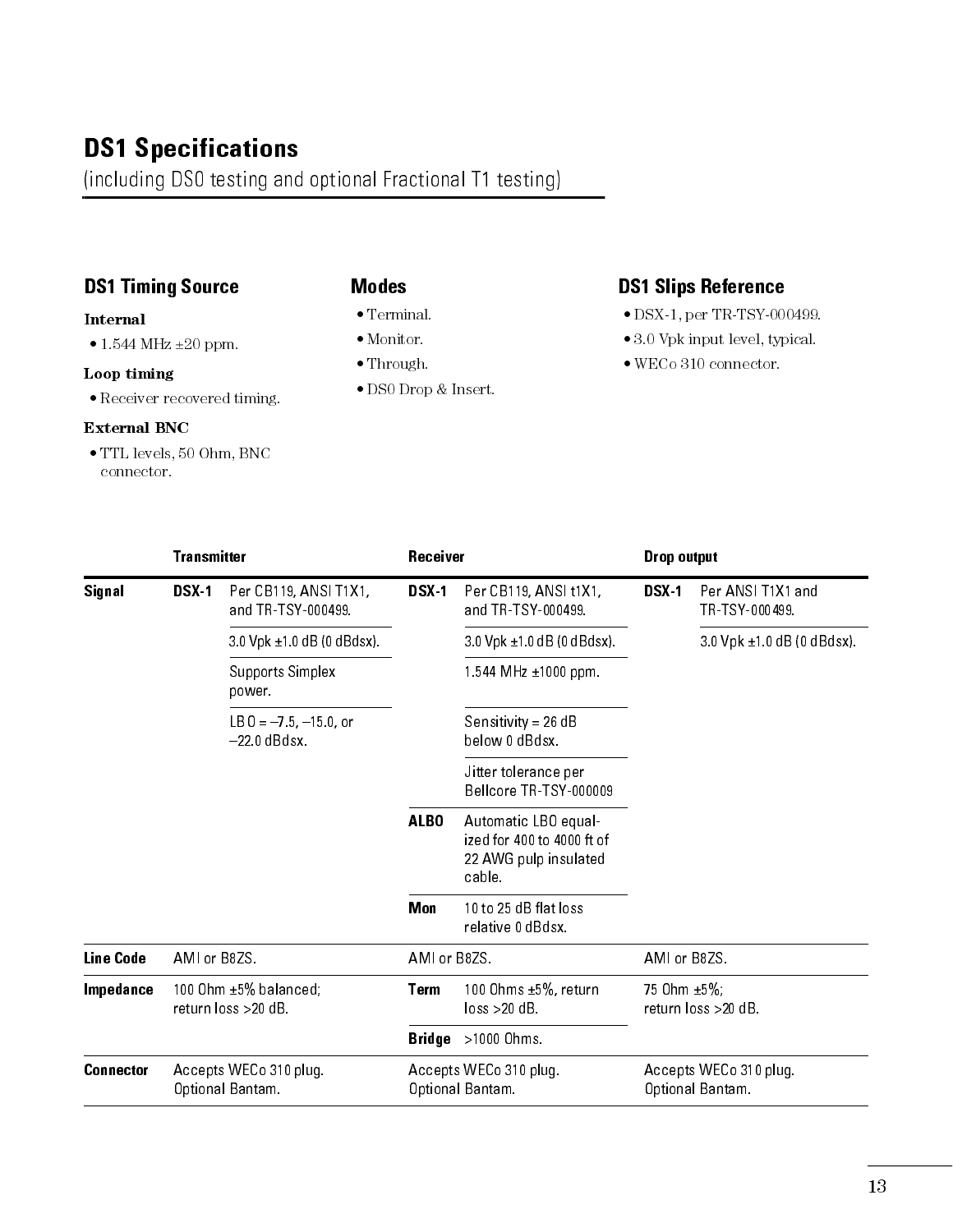## DS1 Frame/Data

### Frame type

- Auto.
- $\bullet$  SF (D4).
- $\bullet$  ESF.
- SLC-96.
- MBLT (Mobile Both-Line Terminal; Ericsson format).
- Unframed.

### Patterns

- Auto.
- QRSS.
- PRBSs:  $2^6-1$ ,  $2^9-1$ ,  $2^{11}-1$ ,  $2^{15}-1$ .  $2^{20} - 1$ ,  $2^{23} - 1$ .
- Inverted PRBSs (see above).
- All ones.
- 3-in-24.
- 55 Octet.
- AIS.
- 24-bit programmable.
- External data.
- Passthru.

## DS1 Loop Codes

#### Loop up

• In-band, two programmable loop up patterns (2 to 24 bits).

#### Loop down

• In-band, two programmable loop down patterns (2 to 24 bits).

### DS1 Alarm Insertion

### Alarm

- D4 Yellow alarm.
- ESF Yellow alarm.
- AIS.

# DS1 Error Injection

- DS1 Data:
- Single
- $-10^{-2}$  through  $10^{-9}$
- Burst
- DS1 Data, CRC (ESF mode only):
- Single
- $-10^{-2}$  through  $10^{-9}$
- Burst
- $\bullet$  BPV:
- $-Single$
- $-10^{-2}$  through  $10^{-9}$
- Burst
- DS1 Frame:
- Single
- $-10^{-2}$  through  $10^{-9}$
- Burst

# Additional DS1 Interfaces

### Network Interface

DS1 Rx/Tx, DB-25S (parallel connection to front panel)

| Pin | <b>Function</b> |  |
|-----|-----------------|--|
| 1   | DS1 Tx tip      |  |
| 9   | DS1 Tx ring     |  |
| 3   | DS1 Rx tip      |  |
| 11  | DS1 Rx ring     |  |
|     |                 |  |

### DS1 Errors out

TTL, 50 Ohm, BNC connector.

#### Serial Data Link

 ESF FDL and SLC-96 data links RS-232, DB-25S.

# Fractional T1 Testing

The fractional T1 testing option allows non-contiguous n×64 and n×56 testing within the DS1 signal. General DS1 specifications apply.

### DS0 Testing

### DS0 Payload

- DRS Tone:
	- $-1004$  Hz
	- $-1012$  Hz
- $-1020$  Hz
- External VF:
- Applied to VF insert port
- Patterns:
	- $-QRSS$
	- $-$ PRBSs:  $2^6$ -1,  $2^9$ -1,  $2^{11}$ -1,  $2^{15}$ -1,  $2^{20} - 1, 2^{23} - 1$
	- All ones
	- 3-in-24
- 55 Octet

### DS0 Measurements

- $\bullet$  Level range:  $-55$  dBm to  $+3.0$  dBm  $(0$  dBm = 774.6 Vrms).
- RMS power in dBm (reference to 1 mW).
- ≥3 dBm Sec: seconds during which the dropped Voice frequency is greater than or equal to 3 dBm.
- Frequency.
- Received byte (8-bit word).
- ABCD signaling bits

### DS0 Interfaces

- VF Drop Port
	- 600 Ohm, internal codec.
- VF Insert Port
	- 600 Ohm, internal codec.
- ABCD Signaling Bits Drop

#### TTL, DB-9S connector, 50 Ohms.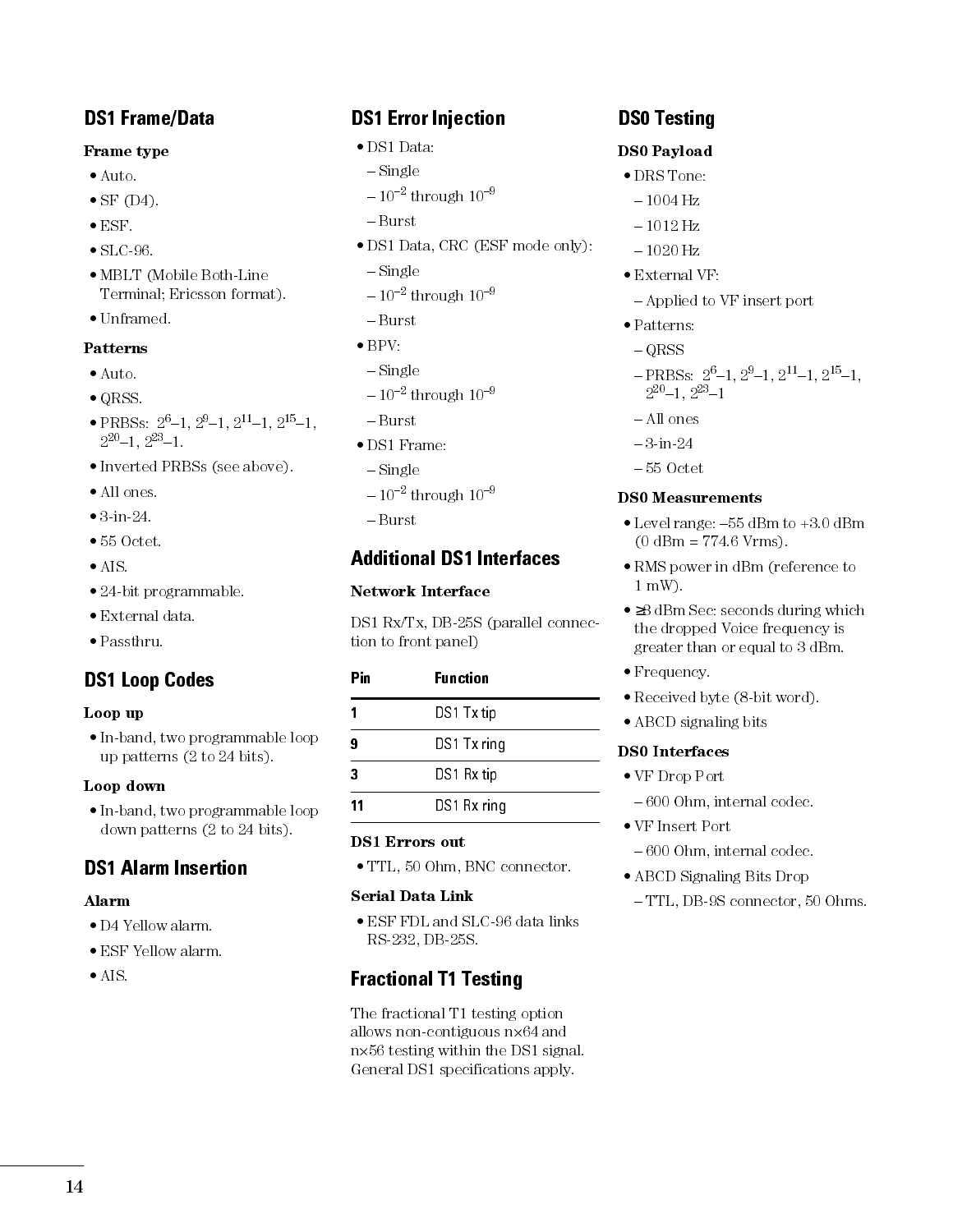# DS1 Indicators

LEDs light to indicate presence of their respective conditions (history LEDs light to indicate past occurrence).

| Status (green) | Error (yellow) | Alarm (red)               | History (yellow)          |
|----------------|----------------|---------------------------|---------------------------|
| DS1 Signal     | Data           | Loss Of Signal            | Loss Of Signal            |
| DS1C Signal    | Frame          | Out Of Frame              | Out Of Frame              |
| SF Frame Sync  | BPV.           | Loss Of Pattern           | Loss Of Pattern           |
| ESF Frame Sync | CRC.           | AIS                       | AIS                       |
| Pattern Sync   |                | Yellow                    | Yellow                    |
| B8ZS           |                | Change Of Frame Alignment | Change Of Frame Alignment |

# DS1 Measurements

| <b>Measurement Type</b>                                                       | <b>Available Results</b>                                           |                                                                          |                                                                                                               |
|-------------------------------------------------------------------------------|--------------------------------------------------------------------|--------------------------------------------------------------------------|---------------------------------------------------------------------------------------------------------------|
| Alarm Seconds                                                                 | LO S<br>00F<br>LOP                                                 | AIS<br>Yellow<br>COFA                                                    | Ones Density                                                                                                  |
| <b>BPV</b><br>Frame<br>Bit<br>$CRC-6$                                         | Total<br>Avg Ratio<br>Current Ratio<br>Error Sec<br>ES-A<br>$ES-B$ | <b>SES</b><br><b>CSES</b><br>CSES 3<br>Error Free Sec<br>%EFS<br>Sync ES | Degraded min<br>Available Sec<br>Unavailable Sec<br>Threshold ES $(10^{-3} - 10^{-6})$<br>Dribble<br>LCVR Sec |
| <b>DS1 Block Errors</b><br>(based on user-adjustable block<br>size, 2-8 kbit) | Est Total Block Count<br><b>Block Error Count</b>                  | <b>Burst Error Sec</b><br>Severe Error Event (SEE)                       | CATV UAS                                                                                                      |
| DS1 Slips                                                                     | <b>Bit slips</b>                                                   | Frame slips                                                              | Slip Seconds                                                                                                  |
| Excess Zeros                                                                  | AMI: >15 consecutive zeros                                         | $B8ZS > 7$ consecutive zeros                                             |                                                                                                               |
| Signal                                                                        | Received Frequency                                                 | Delta Frequency (Rx minus<br>reference frequency)                        | Vpeak<br>d Bd sx                                                                                              |
| Auto Scan                                                                     | Scans all 28 DS1 channels.                                         |                                                                          |                                                                                                               |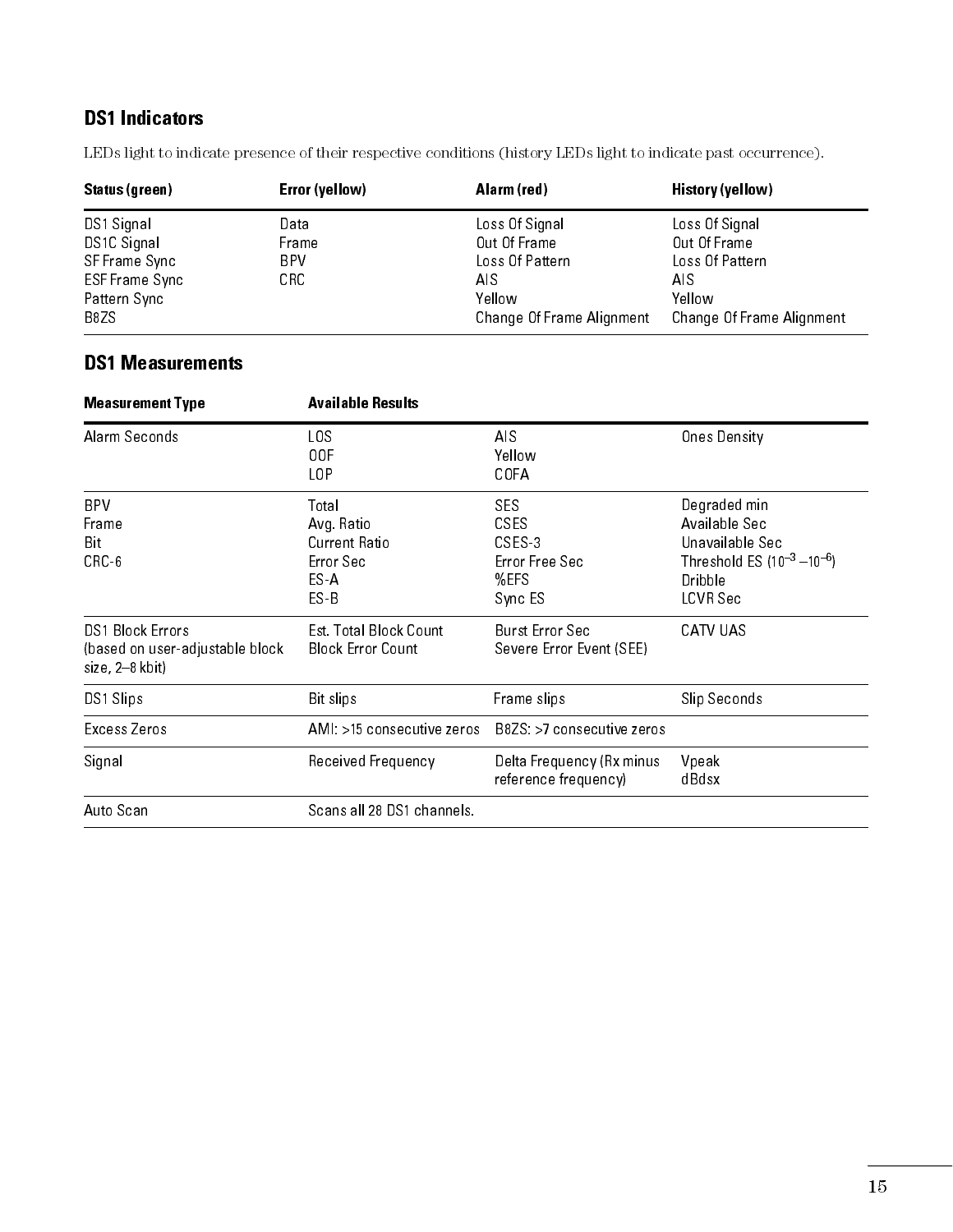# E1 Specification (including optional E1 Timeslot testing)

E1 testing provides generation and measurement of CCITT standard 2.048 Mbs signals. Timeslot drop and insert testing is available for channelized E1 signals.

### Modes

- $\bullet$  Terminal.
- Monitor.
- E1 Drop from DS3.
- Through.

## E1 Timing Source

### Internal

2.048 MHz ±20 ppm.

#### Loop

Receiver recovered timing.

#### External

 TTL levels, 50 Ohm, BNC connector.

|                  | <b>Transmitter</b> |                                                   | Receiver      |                                                                   | Drop output |                                                    |
|------------------|--------------------|---------------------------------------------------|---------------|-------------------------------------------------------------------|-------------|----------------------------------------------------|
| Signal           | <b>DSX</b>         | Per CCITT G.703.                                  | <b>DSX</b>    | Per CCITT G.703.                                                  | <b>DSX</b>  | Per CCITT G.703.                                   |
|                  |                    | $3.0$ Vpk $\pm 1.0$ dB (0 dBdsx).                 |               | $3.0$ Vpk $\pm 1.0$ dB (0 dBdsx).                                 |             | $3.0$ Vpk $\pm 1.0$ dB (0 dBdsx).                  |
|                  |                    |                                                   |               | $2.048$ MHz $\pm 1000$ ppm.                                       |             |                                                    |
|                  |                    |                                                   |               | Equalized for 0 to 655 ft<br>of 22 AWG pulp insu-<br>lated cable. |             |                                                    |
|                  |                    |                                                   |               | Sensitivity = 26 dB<br>below 0 dBdsx.                             |             |                                                    |
|                  |                    |                                                   |               | Jitter tolerance per<br>CCITT G.823                               |             |                                                    |
|                  |                    |                                                   | Mon           | Per CCITT G.703.                                                  |             |                                                    |
|                  |                    |                                                   |               | 0.3 Vpk inputlevel<br>typical (-20 dBdsx).                        |             |                                                    |
| <b>Line Code</b> | AMI or HDB3.       |                                                   | AMI or HDB3.  |                                                                   |             | AMI or HDB3.                                       |
| Impedance        |                    | 120 Ohm $\pm 5%$ balanced;<br>return loss >20 dB. | <b>Term</b>   | 120 Ohms ±5%;<br>return loss >20 dB.                              |             | 120 Ohm $\pm$ 5%, balanced;<br>return loss >20 dB. |
|                  |                    |                                                   | <b>Bridge</b> | >1000 Ohms                                                        |             |                                                    |
| <b>Connector</b> |                    | Accepts WECo 310 plug.<br>Optional Bantam         |               | Accepts WECo 310 plug.<br>Optional Bantam.                        |             | Accepts WECo 310 plug.<br>Optional Bantam.         |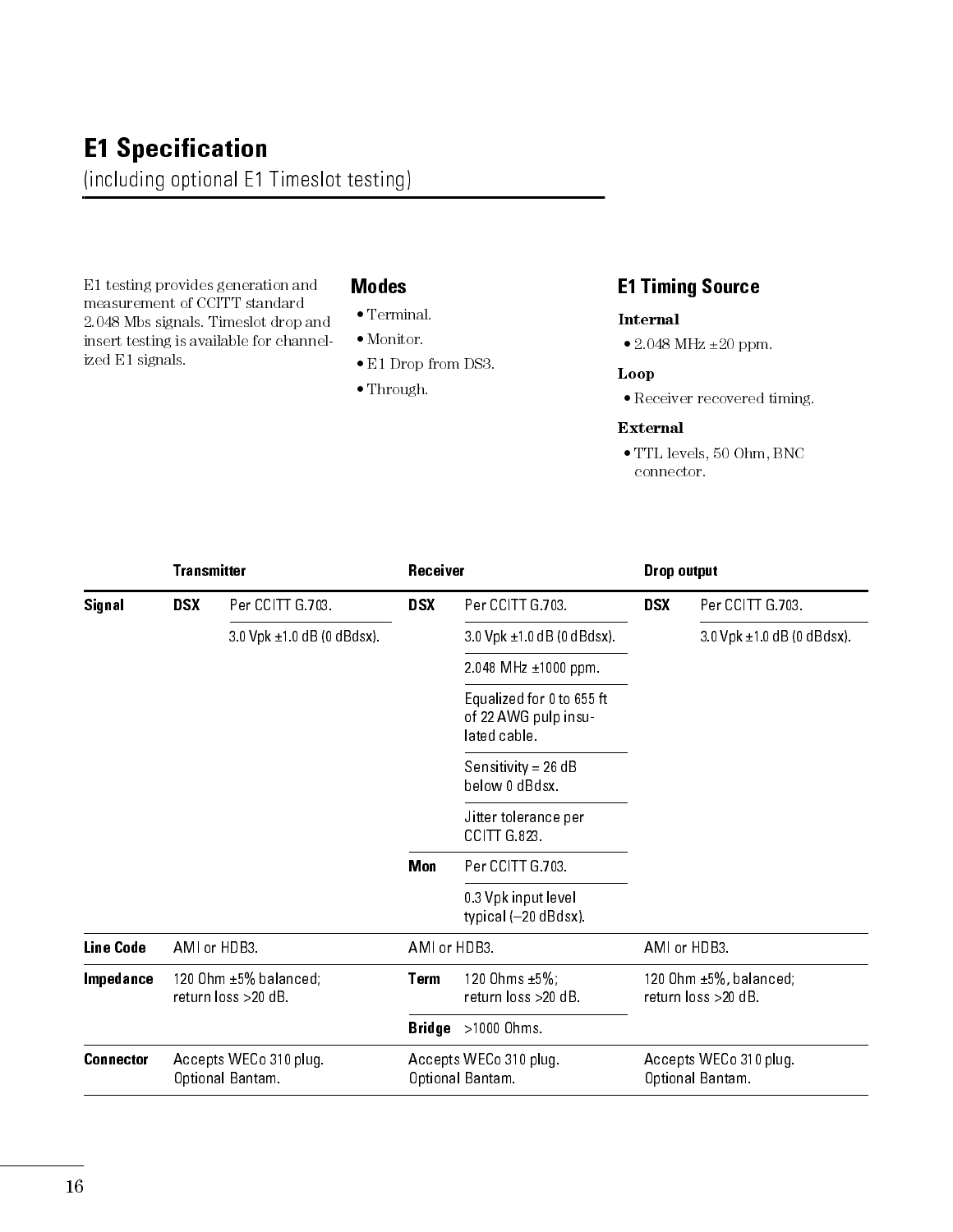# E1 Frame/Data

### Frame type

- $\bullet$  TS0.
- TS0/TS16.
- TS0/CRC.
- TS0/TS16/CRC.
- Unframed.

### Patterns

- QRSS.
- PRBSs:  $2^6-1$ ,  $2^9-1$ ,  $2^{11}-1$ ,  $2^{15}-1$ ,  $2^{20} - 1$ ,  $2^{23} - 1$ .
- All ones.
- 3 in 24.
- 55 Octet.
- AIS.
- 24-bit programmable.
- External data.
- Passthru.

Adds channelized E1 data with DS2 framing to DS3 test modes.

# E1 Timeslot Testing

### Timeslot Payload

### DRS Tone:

- $-1004$  Hz
- $-1012$  Hz
- $-1020$  Hz
- External VF:
	- Applied to VF insert port
- Patterns:
- $-QRSS$
- $-$  PRBSs:  $2^6-1$ ,  $2^9-1$ ,  $2^{11}-1$ ,  $2^{15}-1$ ,  $2^{20}-1$ ,  $2^{23}-1$ .
- All ones
- $-3$  in 24
- $-55$  Octet

# E1 Timeslot Measurements

- $\bullet$  Level range:  $-55$  dBm to  $+3.0$  $dBm (0 dBm = 774.6 Vrms).$
- RMS power in dBm (ref. to 1 mW).
- ≥3 dBm Sec: Seconds in which the dropped VF is greater than or equal to 3 dBm.
- Frequency.
- Received byte (8-bit word).
- ABCD signaling.

## Timeslot Interfaces

- TS VF Drop Port
	- 600 Ohm, internal codec.
- TS VF Insert Port
	- 600 Ohm, internal codec.
- Signaling Drop
	- ABCD bits; TTL, DB-9S connector, 50 Ohms.

| <b>Error Type</b> | <b>Description</b>                                                  | <b>Injection Rates</b>                                                             |  |
|-------------------|---------------------------------------------------------------------|------------------------------------------------------------------------------------|--|
| Alarm             | Types include: Remote (Yellow) alarm, Multiframe<br>Alarm, and AIS. | Single or continuous.                                                              |  |
| E1 Data           | Errors to payload.                                                  | Single, $10^{-2}$ through $10^{-9}$ , Burst.                                       |  |
| E1 Data, CRC      | Cyclic redundancy checksum & payload errors.                        | Single, $10^{-2}$ through $10^{-9}$ , Burst                                        |  |
| <b>BPV</b>        | Bipolar violations.                                                 | Single, $10^{-2}$ through $10^{-9}$ , Burst                                        |  |
| E1 Frame (TS0)    | Errors to timeslot0                                                 | Single, $10^{-2}$ through $10^{-9}$ , Burst.                                       |  |
| E1 Frame, CRC     | Cyclic redundancy checksum & framing errors.                        | Single, $10^{-2}$ through $10^{-9}$ , Burst.                                       |  |
| E1 MFrame (TS16)  | Errors to times ot 16                                               | Single, $10^{-2}$ through $10^{-9}$ , Burst                                        |  |
| E1 MFrame, CRC    | Cyclic redundancy checksum errors (CRC).                            | Single, $10^{-2}$ through $10^{-9}$ , Burst                                        |  |
| $C$ bits          | Errors to the C-bits.                                               | Single, $10^{-2}$ through $10^{-9}$ , Burst<br>(DS3 and DS2 channelized payloads). |  |

# E1 Alarm & Error Injection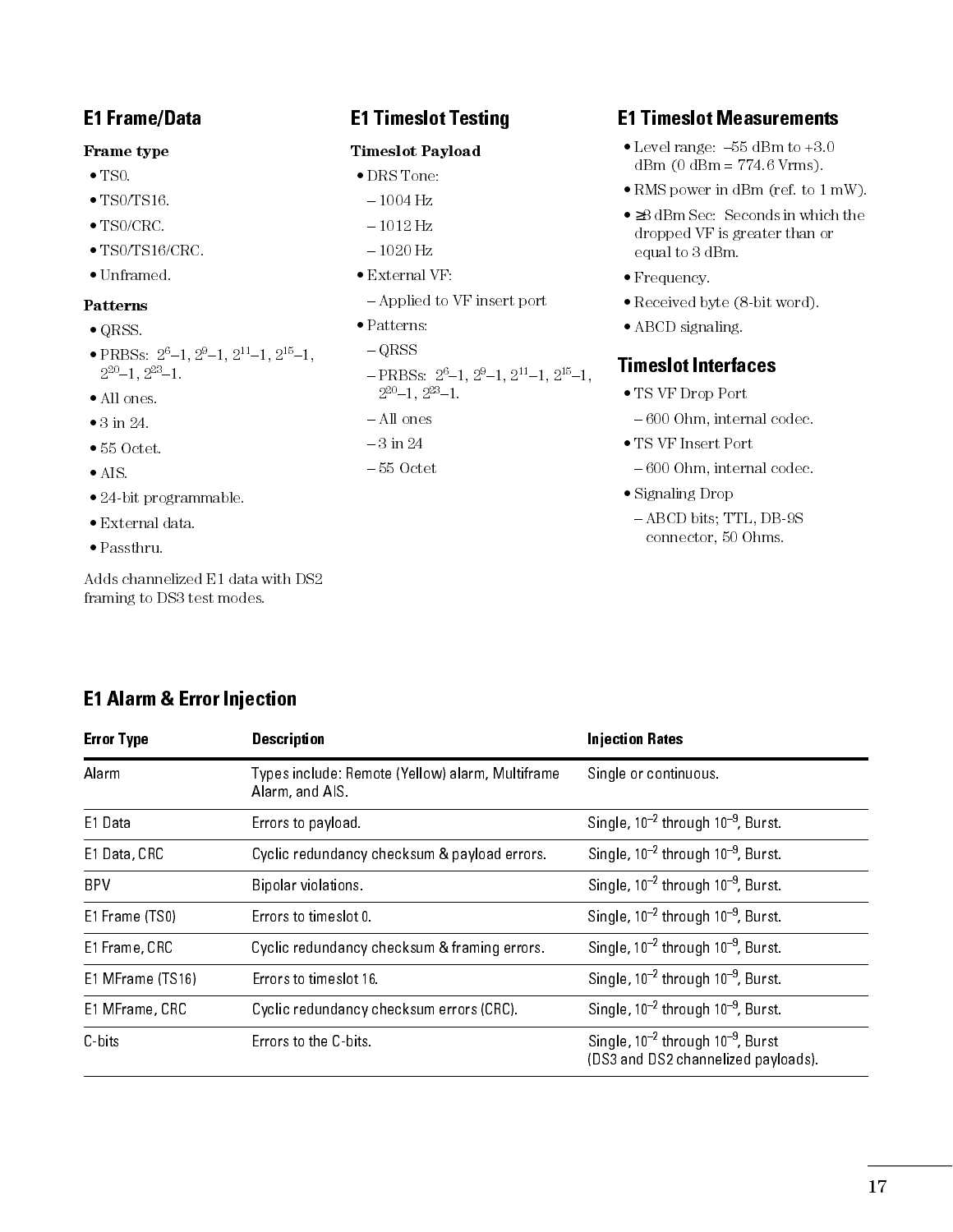# E1 Indicators

LEDs light to indicate presence of their respective conditions (history LEDs light to indicate past occurrence).

| Status (green)  | Error (yellow) | Alarm (red)     | History (yellow) |  |
|-----------------|----------------|-----------------|------------------|--|
| Signal          | Data           | Loss Of Signal  | Loss Of Signal   |  |
| TSO Frame Sync  | Frame          | Out Of Frame    | Out Of Frame     |  |
| TS16 Frame Sync | BPV.           | Loss Of Pattern | Loss Of Pattern  |  |
| CRC Sync        | CRC.           | AIS.            | AIS.             |  |
| Pattern Sync    |                |                 |                  |  |
| HD B3           |                |                 |                  |  |

### E1 Measurements

| <b>Measurement Type</b> | <b>Available Results</b>                                    |                                                                           |                                                                                                         |
|-------------------------|-------------------------------------------------------------|---------------------------------------------------------------------------|---------------------------------------------------------------------------------------------------------|
| Alarm Seconds           | LOS<br>00F<br>L <sub>0</sub> P                              | AIS<br>Remote Alarm<br>Distant Alarm                                      | Excess Zeros                                                                                            |
| Status                  | TSO Sync                                                    | TS16 Sync                                                                 | CRC-4 Sync                                                                                              |
| <b>Bit Errors</b>       | Total<br>Avg Ratio<br>Current Ratio<br>Error<br>Severely ES | Sync ES<br><b>EFS</b><br>%EFS<br>Available Seconds<br>Unavailable Seconds | Degraded Minutes<br>Threshold Error Sec<br>$(10^{-3}-10^{-6},$ dribble)<br>CSES-3 (LOS, LOF, LOP reset) |
| <b>TSO Frame Errors</b> | Total<br>Avg Ratio                                          | Current Ratio<br>Error Sec                                                | EFS<br>%EFS                                                                                             |
| <b>CAS Frame Errors</b> | Total<br>Avg Ratio                                          | Current Ratio<br>Error Sec                                                | <b>EFS</b><br>%EFS                                                                                      |
| CRC-4 Errors            | Total<br>Avg Ratio                                          | Current Ratio<br>Error Sec                                                | <b>EFS</b><br>%EFS                                                                                      |
| <b>BPV</b>              | Total<br>Avg Ratio<br>Current Ratio                         | <b>LCVR Sec</b><br>Error Sec<br><b>EFS</b>                                | %EFS                                                                                                    |
| E1 Slips                | <b>Bit Slips</b>                                            | Frame Slips                                                               | Slip Seconds                                                                                            |
| Excess Zeros            | AMI: >15 consecutive zeros                                  | HDB3: >4 consecutive zeros                                                |                                                                                                         |
| Signal                  | Received Frequency                                          | VPeak<br>dBdsx                                                            | Delta Frequency (Rx minus<br>reference frequency)                                                       |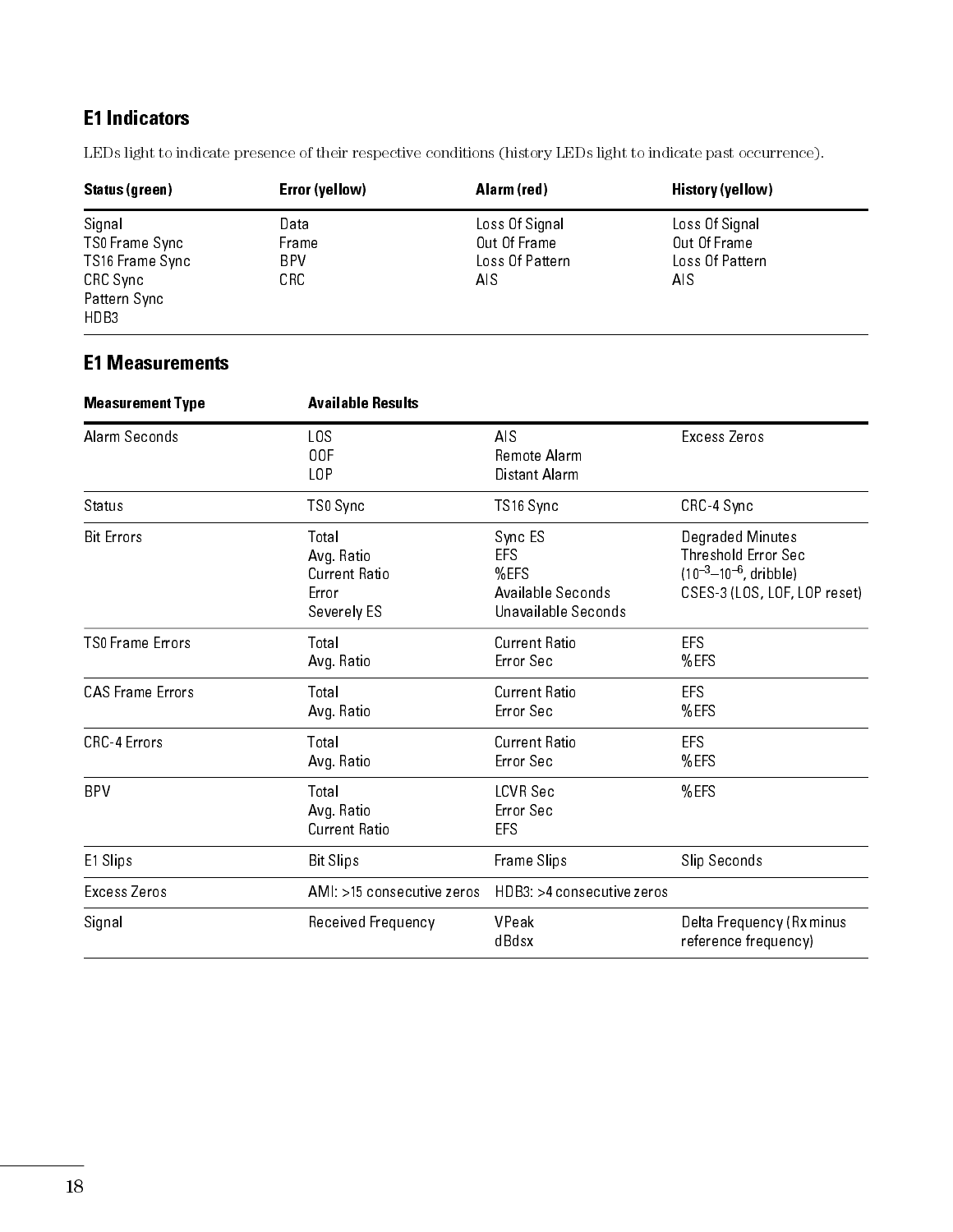# Jitter Measurement

## Measurement Response

|                  |               | <b>Cut-off Frequencies</b> |                   | Roll off (per decade) |                      |
|------------------|---------------|----------------------------|-------------------|-----------------------|----------------------|
| <b>Rate</b>      | per Standard  | Wideband                   | Highband          | Below lower 3 dB pt   | Above higher 3 dB pt |
| DS <sub>1</sub>  | TR-TSY-000499 | $10$ Hz to $40$ kHz        | 8 kHz to 40 kHz   | $>20$ dB              | $\geq 60$ d B        |
| E <sub>1</sub>   | CCITTG.823    | 20 Hz to 100 kHz           | 20 kHz to 100 kHz | $\geq$ 20 dB          | $\geq 60$ dB         |
| DS3              | TR TSY 000499 | 10 Hz to $400 \;$ kHz      | 30 kHz to 400 kHz | $>20 \text{ dB}$      | $\geq 60$ dB         |
| STS <sub>1</sub> | TR-NWT-000253 | 100 Hz to 400 kHz          | 20 kHz to 400 kHz | $\geq$ 20 dB          | $\geq 60$ dB         |

### Jitter Measurements

| <b>Measurement</b>           | Range             | <b>Resolution</b>    | Accuracy                             |
|------------------------------|-------------------|----------------------|--------------------------------------|
| Maximum Peak Positive Jitter | $0.1$ to $6.0$ UI | $0.1$ U              | $\pm 5\%$ of reading, $\pm 0.05$ UI. |
| Maximum Peak Negative Jitter | $0.1$ to $6.0$ UI | $0.1$ UI             | $\pm$ 5% of reading, $\pm$ 0.05 UI.  |
| Current Peak-to-Peak Jitter  | 0.1 to 12.0 UI    | $0.1$ U              | $\pm$ 5% of reading, $\pm$ 0.05 UI.  |
| Max Peak-to-Peak Jitter      | 0.1 to 12.0 UI    | $0.1$ U              | $\pm 5\%$ of reading, $\pm 0.05$ UI. |
|                              |                   |                      |                                      |
|                              | Rate              | <b>Wideband Mask</b> | <b>Highband Mask</b>                 |
| <b>Percent of Mask</b>       | DS1               | $5.0$ U              | $0.1$ UI                             |
|                              | E1                | $1.5$ U              | $0.2$ UI                             |
|                              | DS3               | $5.0$ U              | $0.1$ UI                             |

# Demodulated Jitter Output

- Connector: BNC.
- $\bullet$  Impedance: 50 Ohm.
- $\bullet$  Scale:  $0.5$  V/UI.
- Range: 0 to 6 Vdc.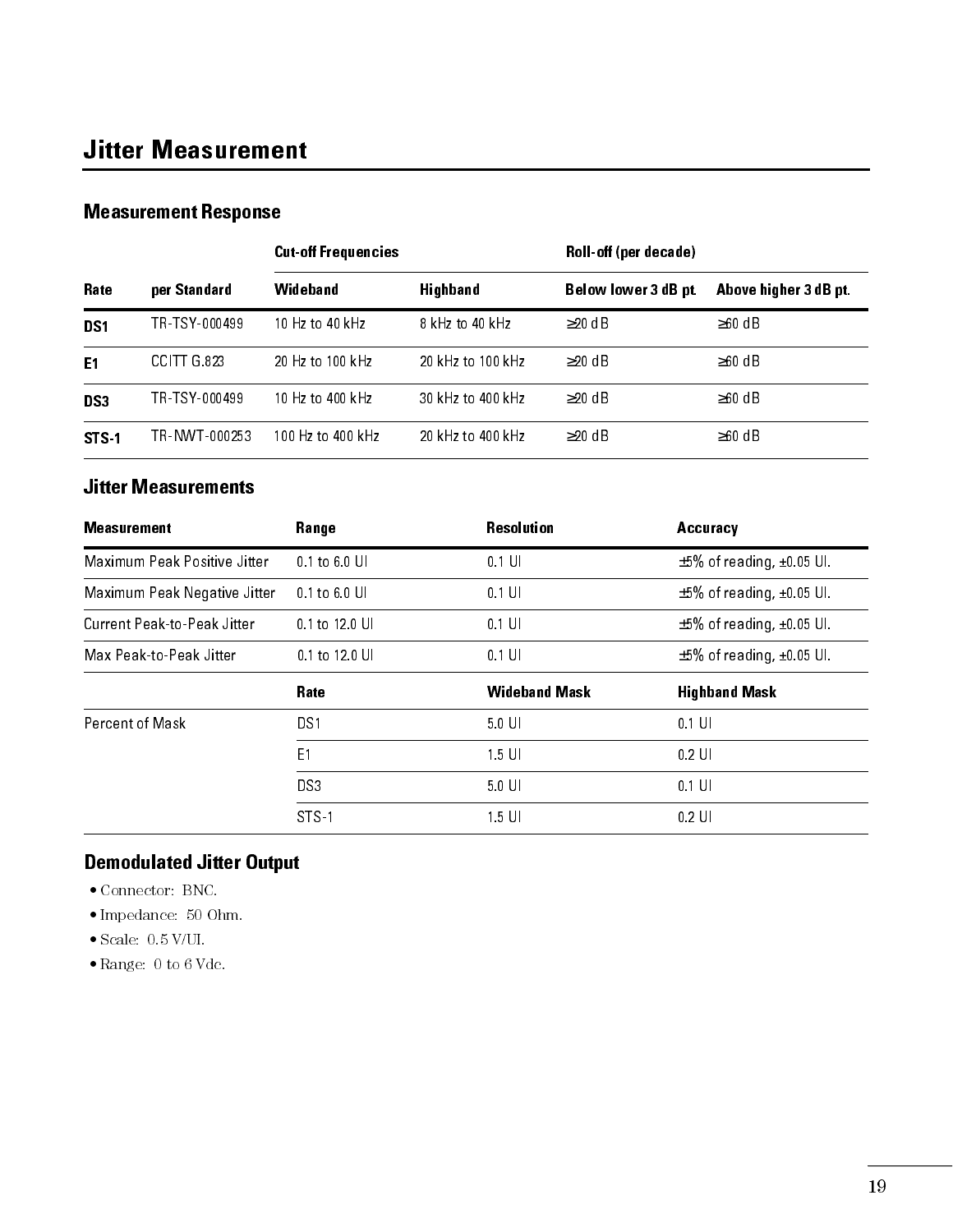# Physical and Electrical

### Physical

- $\bullet$  Size: (W $\times$ H $\times$ D) 14.5 $\times$ 7.5 $\times$ 16.0 in.  $(36.8 \times 19.0 \times 40.6 \text{ cm})$ .
- Weight: 25.0 lbs (11.5 kg).

### **Electrical**

- AC Line: 115 Vac ±10%, 50/60 Hz
- Fuse rating: 5 Amp, slow-blow.

### Environmental

### Temperature

- Operating: 0 to  $+45$  °C  $(+32 \text{ to } +113 \text{ °F}).$
- Storage:  $-20$  to  $+70$  °C  $(-4 \text{ to } +158 \text{ °F}).$

### **Humidity**

5 to 90 %RH, noncondensing.

## Rear Panel Interfaces

#### RS-232 Printer Port

- Baud: 9600, 4800, 2400, 1200, or 300.
- Data bits: 8 or 7.
- Parity: None, Even, or Odd.
- Format: RS-232C, DTE, with request-to-send and clear-to-send.
- Connector: DB-25P.

### RS-232 Remote/Download Port

- Format: RS-232C, DCE, with request-to-send and clear-to-send.
- Connector: DB-25S.